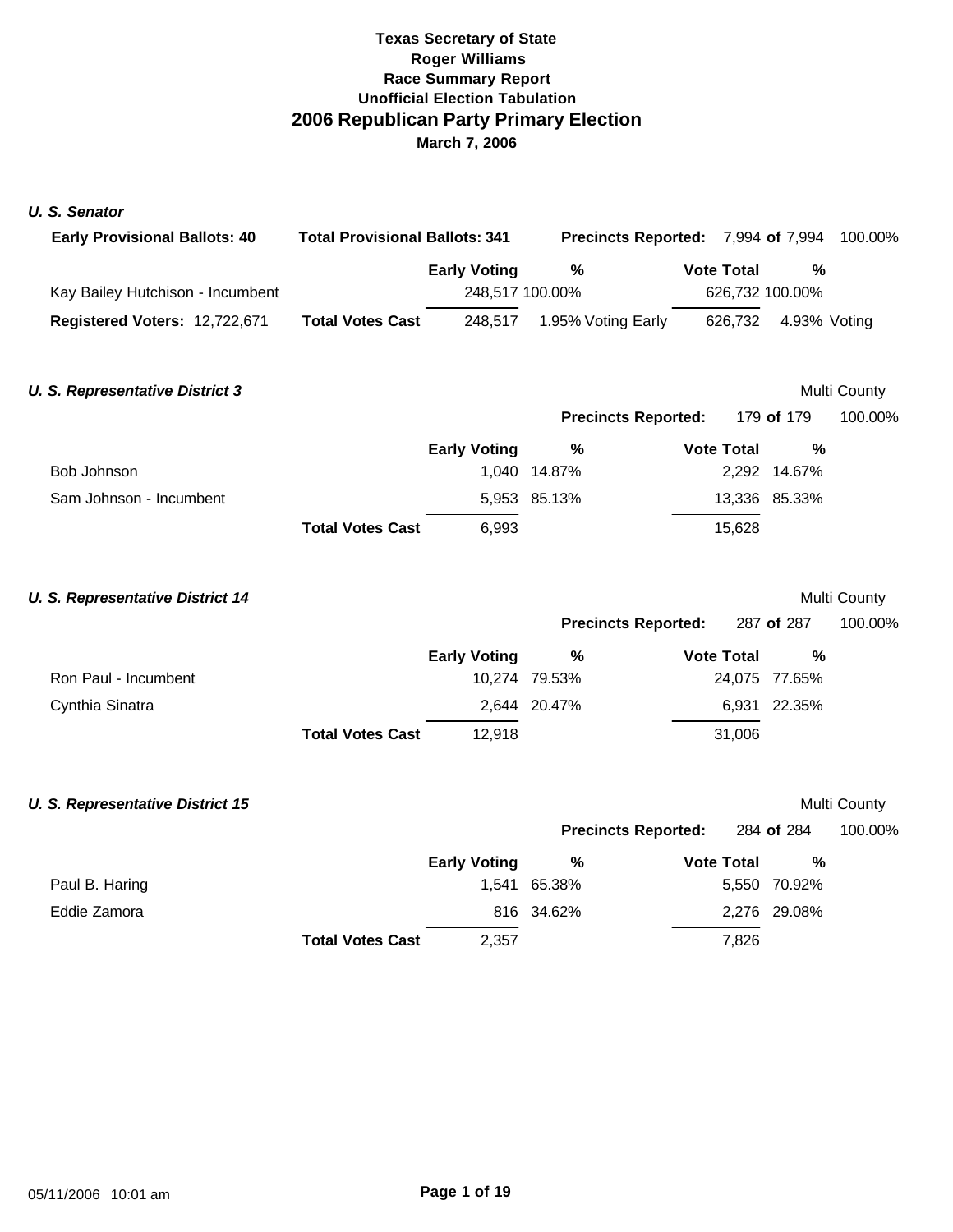|  | <b>U. S. Representative District 17</b> |  |  |
|--|-----------------------------------------|--|--|
|--|-----------------------------------------|--|--|

| <b>U. S. Representative District 17</b> |                         |                     |                            |                   |            |               | Multi County |
|-----------------------------------------|-------------------------|---------------------|----------------------------|-------------------|------------|---------------|--------------|
|                                         |                         |                     | <b>Precincts Reported:</b> |                   | 266 of 266 |               | 100.00%      |
|                                         |                         | <b>Early Voting</b> | %                          | <b>Vote Total</b> |            | %             |              |
| Tucker Anderson                         |                         |                     | 5,699 51.46%               |                   |            | 14,673 46.02% |              |
| Van Taylor                              |                         |                     | 5,375 48.54%               |                   |            | 17,214 53.98% |              |
|                                         | <b>Total Votes Cast</b> | 11.074              |                            |                   | 31,887     |               |              |

#### **U. S. Representative District 22** Multi County

**Precincts Reported:** 216 **of** 216 100.00%

|                       |                         | <b>Early Voting</b> | %            | <b>Vote Total</b> | %             |
|-----------------------|-------------------------|---------------------|--------------|-------------------|---------------|
| Pat Baig              |                         | 440                 | 3.53%        | 1.115             | 3.36%         |
| Tom Campbell          |                         |                     | 3,064 24.57% |                   | 9,937 29.97%  |
| Tom DeLay - Incumbent |                         |                     | 8,310 66.63% |                   | 20,558 62.00% |
| Mike Fjetland         |                         | 658                 | 5.28%        | 1.550             | 4.67%         |
|                       | <b>Total Votes Cast</b> | 12,472              |              | 33,160            |               |

# **U. S. Representative District 30** Single County

|       |                     |                                        |  |                            | 100.00%                                                                             |
|-------|---------------------|----------------------------------------|--|----------------------------|-------------------------------------------------------------------------------------|
|       | %                   |                                        |  | %                          |                                                                                     |
|       |                     |                                        |  |                            |                                                                                     |
|       |                     |                                        |  |                            |                                                                                     |
|       |                     |                                        |  |                            |                                                                                     |
| 1,510 |                     |                                        |  |                            |                                                                                     |
|       | <b>Early Voting</b> | 644 42.65%<br>550 36.42%<br>316 20.93% |  | <b>Vote Total</b><br>3,593 | <b>Precincts Reported:</b> 241 of 241<br>1,604 44.64%<br>1,292 35.96%<br>697 19.40% |

#### *Governor*

| <b>Early Provisional Ballots: 40</b> | <b>Total Provisional Ballots: 341</b> |                     | <b>Precincts Reported: 7,994 of 7,994</b> |                   |                | 100.00% |
|--------------------------------------|---------------------------------------|---------------------|-------------------------------------------|-------------------|----------------|---------|
|                                      |                                       | <b>Early Voting</b> | %                                         | <b>Vote Total</b> | %              |         |
| Larry Kilgore                        |                                       | 18.343              | 7.06%                                     | 50.685            | 7.66%          |         |
| Star Locke                           |                                       | 9.490               | 3.65%                                     | 23.281            | 3.52%          |         |
| Rick Perry - Incumbent               |                                       | 220.296 84.80%      |                                           |                   | 557,130 84.18% |         |
| Rhett R. Smith                       |                                       | 11.653              | 4.49%                                     | 30.701            | 4.64%          |         |
| Registered Voters: 12,722,671        | <b>Total Votes Cast</b>               | 259,782             | 2.04% Voting Early                        | 661,797           | 5.20% Voting   |         |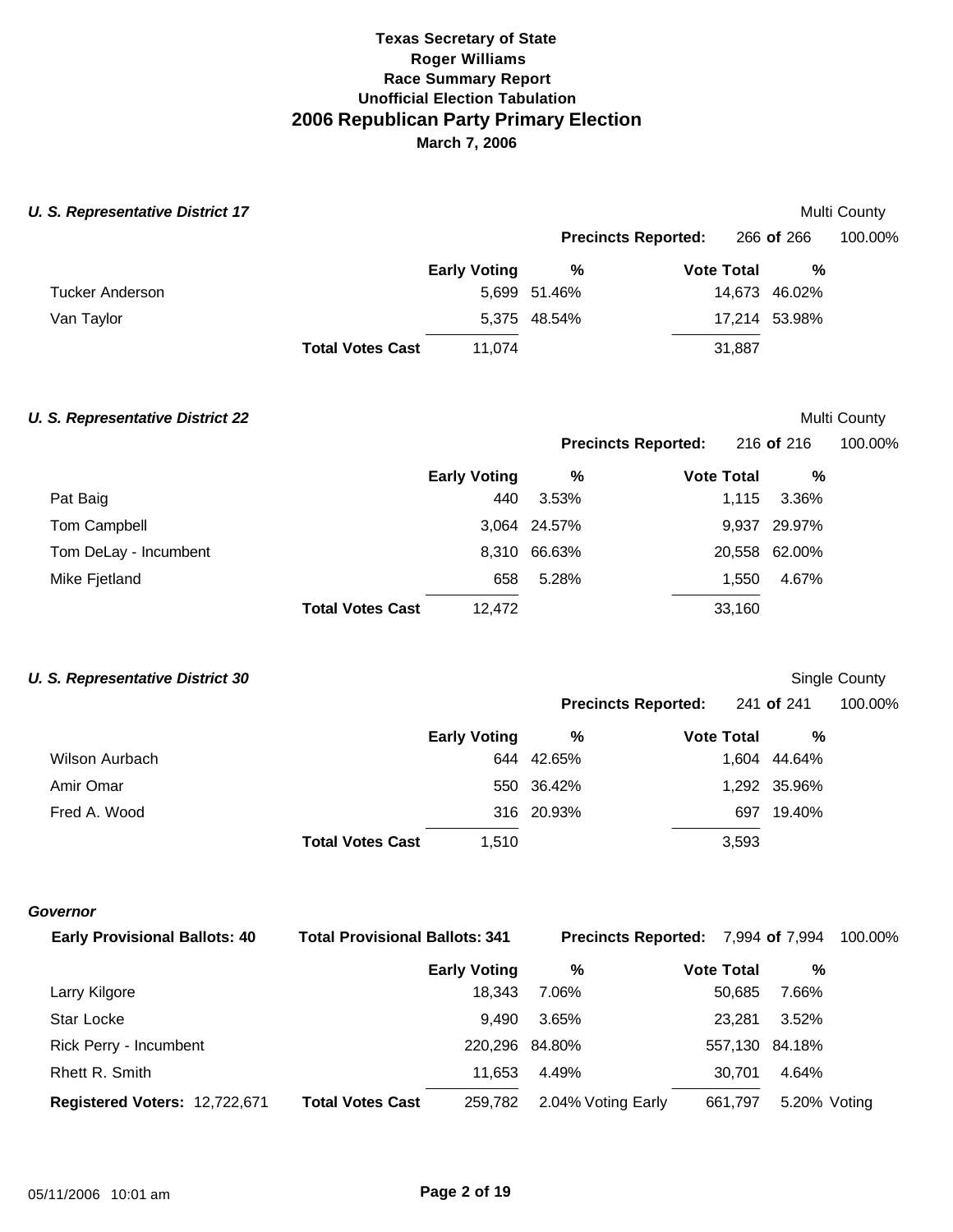| <b>Early Provisional Ballots: 40</b> | <b>Total Provisional Ballots: 341</b> | <b>Precincts Reported: 7,994 of 7,994 100.00%</b> |                   |                |  |
|--------------------------------------|---------------------------------------|---------------------------------------------------|-------------------|----------------|--|
|                                      | <b>Early Voting</b>                   | %                                                 | <b>Vote Total</b> | %              |  |
| David Dewhurst - Incumbent           |                                       | 197,272 78.95%                                    |                   | 496,716 78.23% |  |
| Tom Kelly                            |                                       | 52,597 21.05%                                     |                   | 138,257 21.77% |  |
| Registered Voters: 12,722,671        | <b>Total Votes Cast</b><br>249.869    | 1.96% Voting Early                                | 634,973           | 4.99% Voting   |  |

#### *Attorney General*

| <b>Early Provisional Ballots: 40</b> | <b>Total Provisional Ballots: 341</b> |                     | <b>Precincts Reported: 7,994 of 7,994</b> |                   |         |                 | 100.00% |
|--------------------------------------|---------------------------------------|---------------------|-------------------------------------------|-------------------|---------|-----------------|---------|
|                                      |                                       | <b>Early Voting</b> | %                                         | <b>Vote Total</b> |         | %               |         |
| Greg Abbott - Incumbent              |                                       | 231,055 100.00%     |                                           |                   |         | 580,069 100.00% |         |
| Registered Voters: 12,722,671        | <b>Total Votes Cast</b>               | 231,055             | 1.82% Voting Early                        |                   | 580.069 | 4.56% Votina    |         |

#### *Comptroller of Public Accounts*

| <b>Early Provisional Ballots: 40</b> | <b>Total Provisional Ballots: 341</b> |                               | <b>Precincts Reported:</b> 7,994 of 7,994 |                 |  |
|--------------------------------------|---------------------------------------|-------------------------------|-------------------------------------------|-----------------|--|
|                                      | <b>Early Voting</b>                   | %                             | <b>Vote Total</b>                         | %               |  |
| Susan Combs                          |                                       | 226,529 100.00%               |                                           | 565,699 100.00% |  |
| Registered Voters: 12,722,671        | <b>Total Votes Cast</b>               | 1.78% Voting Early<br>226.529 | 565.699                                   | 4.45% Voting    |  |

#### *Commissioner of the General Land Office*

| <b>Early Provisional Ballots: 40</b> | <b>Total Provisional Ballots: 341</b> |                     | <b>Precincts Reported: 7,994 of 7,994 100.00%</b> |                   |         |                 |  |
|--------------------------------------|---------------------------------------|---------------------|---------------------------------------------------|-------------------|---------|-----------------|--|
|                                      |                                       | <b>Early Voting</b> | %                                                 | <b>Vote Total</b> |         | %               |  |
| Jerry Patterson - Incumbent          |                                       | 221,385 100.00%     |                                                   |                   |         | 551,490 100.00% |  |
| Registered Voters: 12,722,671        | <b>Total Votes Cast</b>               |                     | 221,385 1.74% Voting Early                        |                   | 551,490 | 4.33% Voting    |  |

#### *Commissioner of Agriculture*

| <b>Early Provisional Ballots: 40</b> | <b>Total Provisional Ballots: 341</b> |                     | <b>Precincts Reported: 7,994 of 7,994</b> |                   |                      | 100.00% |  |
|--------------------------------------|---------------------------------------|---------------------|-------------------------------------------|-------------------|----------------------|---------|--|
|                                      |                                       | <b>Early Voting</b> | %                                         | <b>Vote Total</b> | %                    |         |  |
| <b>Todd Staples</b>                  |                                       | 217,521 100.00%     |                                           |                   | 542,816 100.00%      |         |  |
| Registered Voters: 12,722,671        | <b>Total Votes Cast</b>               |                     | 217,521 1.71% Voting Early                |                   | 542,816 4.27% Voting |         |  |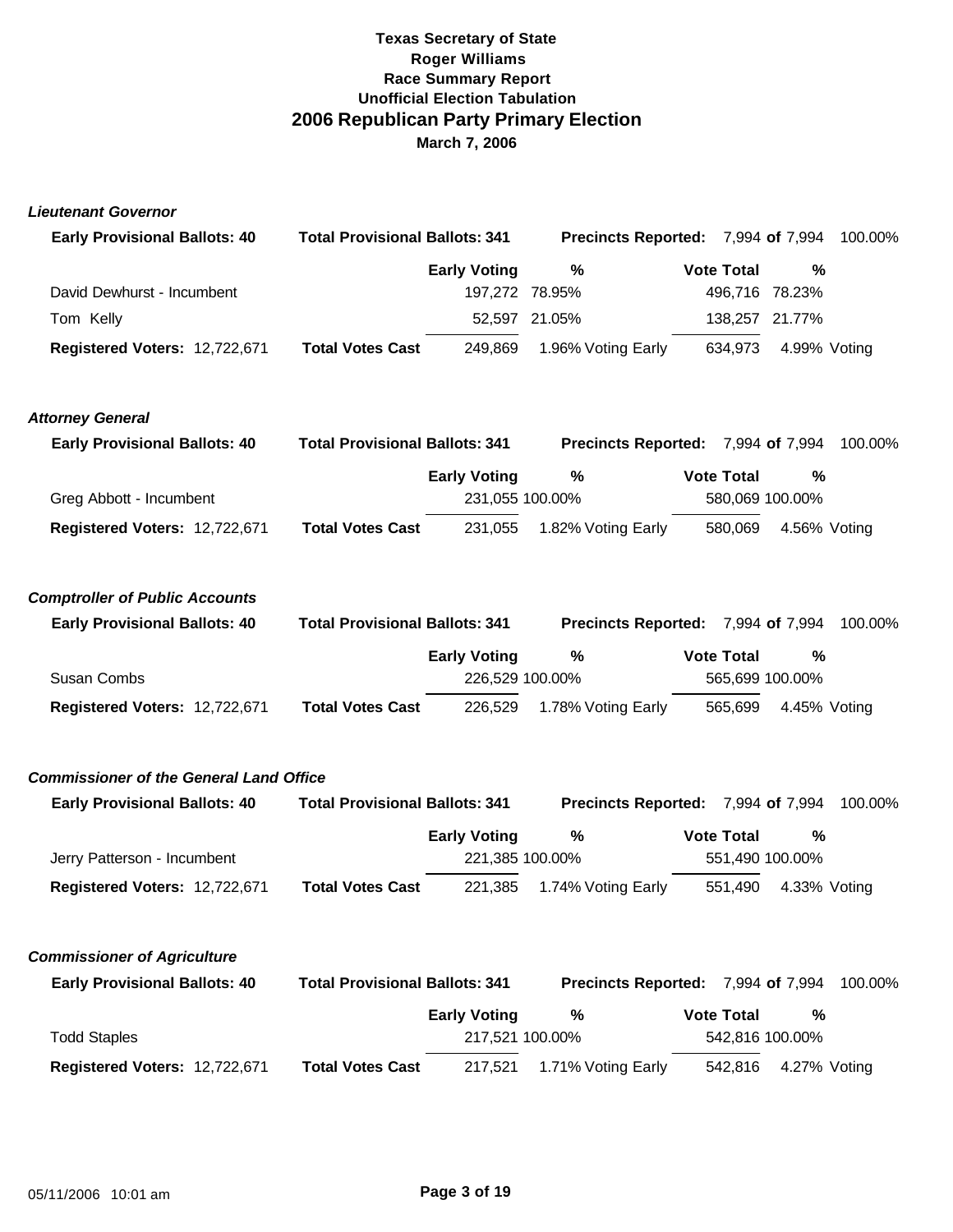| <b>Early Provisional Ballots: 40</b> | <b>Total Provisional Ballots: 341</b> |                     | <b>Precincts Reported: 7,994 of 7,994 100.00%</b> |                   |                |              |
|--------------------------------------|---------------------------------------|---------------------|---------------------------------------------------|-------------------|----------------|--------------|
|                                      |                                       | <b>Early Voting</b> | %                                                 | <b>Vote Total</b> | %              |              |
| Elizabeth Ames Jones - Incumbent     |                                       |                     | 144.720 62.91%                                    |                   | 385,265 65.60% |              |
| <b>Buck Werner</b>                   |                                       |                     | 85,307 37.09%                                     |                   | 201,987 34.40% |              |
| Registered Voters: 12,722,671        | <b>Total Votes Cast</b>               | 230.027             | 1.81% Voting Early                                | 587,252           |                | 4.62% Voting |

#### *Chief Justice, Supreme Court - Unexpired Term*

| <b>Early Provisional Ballots: 40</b> | <b>Total Provisional Ballots: 341</b> |                     |                    | <b>Precincts Reported: 7,994 of 7,994</b> |                   |                 | 100.00% |
|--------------------------------------|---------------------------------------|---------------------|--------------------|-------------------------------------------|-------------------|-----------------|---------|
|                                      |                                       | <b>Early Voting</b> | %                  |                                           | <b>Vote Total</b> | %               |         |
| Wallace Jefferson - Incumbent        |                                       | 208,266 100.00%     |                    |                                           |                   | 519,926 100.00% |         |
| Registered Voters: 12,722,671        | <b>Total Votes Cast</b>               | 208.266             | 1.64% Voting Early |                                           | 519.926           | 4.09% Voting    |         |

#### *Justice, Supreme Court, Place 2*

| <b>Early Provisional Ballots: 40</b> | <b>Total Provisional Ballots: 341</b> | <b>Precincts Reported: 7,994 of 7,994 100.00%</b> |                    |                   |                |  |
|--------------------------------------|---------------------------------------|---------------------------------------------------|--------------------|-------------------|----------------|--|
|                                      |                                       | <b>Early Voting</b>                               | %                  | <b>Vote Total</b> | %              |  |
| <b>Steve Smith</b>                   |                                       | 108,178 49.11%                                    |                    |                   | 274,979 49.51% |  |
| Don Willett - Incumbent              |                                       | 112,092 50.89%                                    |                    |                   | 280,420 50.49% |  |
| Registered Voters: 12,722,671        | <b>Total Votes Cast</b>               | 220.270                                           | 1.73% Voting Early | 555,399           | 4.37% Voting   |  |

#### *Justice, Supreme Court, Place 4*

| <b>Early Provisional Ballots: 40</b> | <b>Total Provisional Ballots: 341</b> |                     |                    | <b>Precincts Reported:</b> 7,994 of 7,994 |                 | 100.00% |
|--------------------------------------|---------------------------------------|---------------------|--------------------|-------------------------------------------|-----------------|---------|
|                                      |                                       | <b>Early Voting</b> | %                  | <b>Vote Total</b>                         | %               |         |
| David M. Medina - Incumbent          |                                       | 202.732 100.00%     |                    |                                           | 506,539 100.00% |         |
| Registered Voters: 12,722,671        | <b>Total Votes Cast</b>               | 202,732             | 1.59% Voting Early | 506,539                                   | 3.98% Voting    |         |

# *Justice, Supreme Court, Place 6*

| <b>Early Provisional Ballots: 40</b> | <b>Total Provisional Ballots: 341</b> |                     |                    | <b>Precincts Reported:</b> 7,994 of 7,994 |                 | 100.00%      |
|--------------------------------------|---------------------------------------|---------------------|--------------------|-------------------------------------------|-----------------|--------------|
|                                      |                                       | <b>Early Voting</b> | %                  | <b>Vote Total</b>                         | %               |              |
| Nathan Hecht - Incumbent             |                                       | 203.889 100.00%     |                    |                                           | 508,872 100.00% |              |
| Registered Voters: 12,722,671        | <b>Total Votes Cast</b>               | 203.889             | 1.60% Voting Early | 508.872                                   |                 | 4.00% Votina |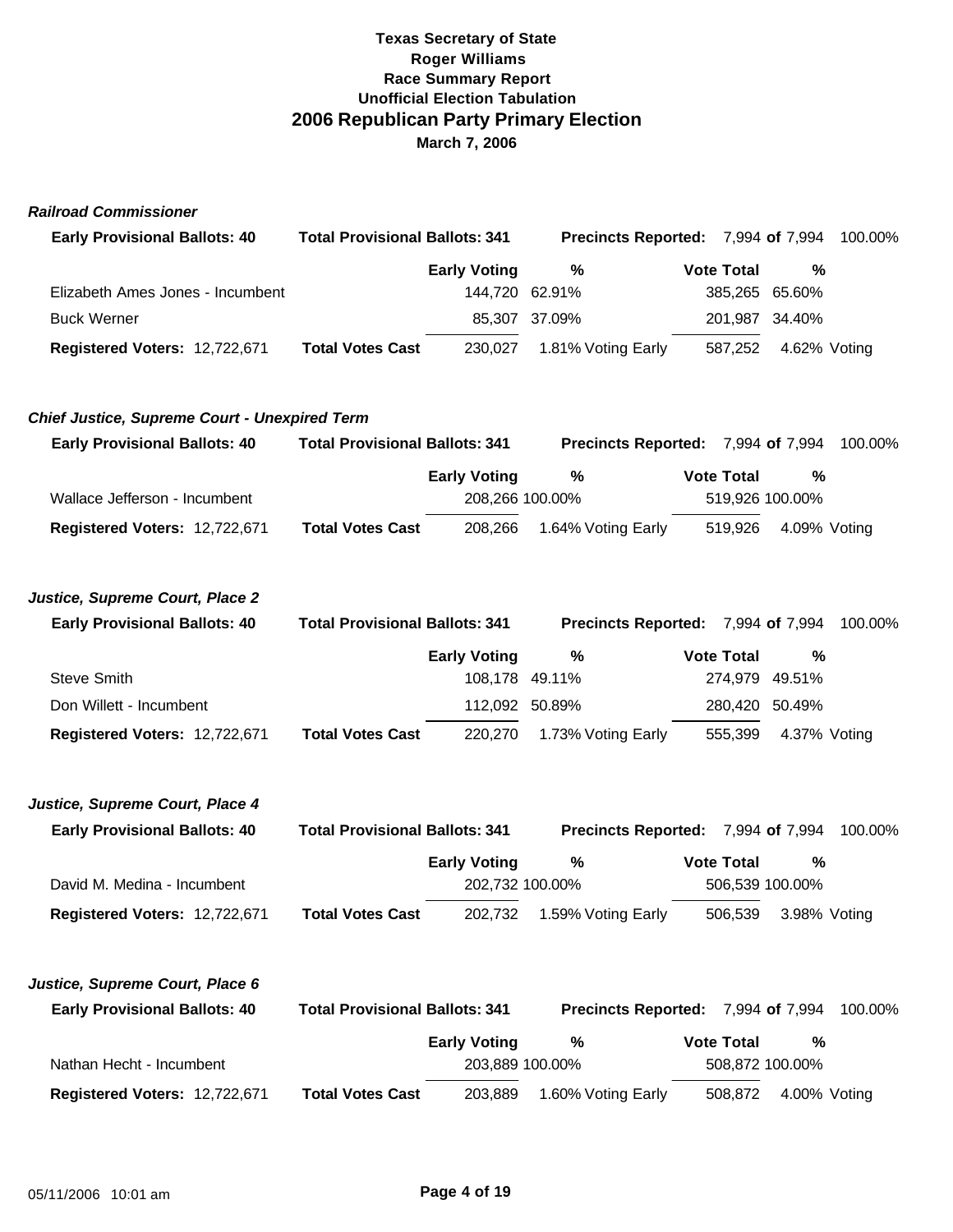#### *Justice, Supreme Court, Place 8 - Unexpired Term*

| <b>Early Provisional Ballots: 40</b> | <b>Total Provisional Ballots: 341</b> |                     |                    |                   | <b>Precincts Reported:</b> 7,994 of 7,994 |                 | 100.00% |
|--------------------------------------|---------------------------------------|---------------------|--------------------|-------------------|-------------------------------------------|-----------------|---------|
|                                      |                                       | <b>Early Voting</b> | %                  | <b>Vote Total</b> |                                           | %               |         |
| Phil Johnson - Incumbent             |                                       | 201,165 100.00%     |                    |                   |                                           | 503,865 100.00% |         |
| Registered Voters: 12,722,671        | <b>Total Votes Cast</b>               | 201,165             | 1.58% Voting Early |                   | 503.865                                   | 3.96% Voting    |         |

#### *Presiding Judge, Court of Criminal Appeals*

| <b>Early Provisional Ballots: 40</b> | <b>Total Provisional Ballots: 341</b> | <b>Precincts Reported: 7,994 of 7,994 100.00%</b> |                    |                   |                |  |
|--------------------------------------|---------------------------------------|---------------------------------------------------|--------------------|-------------------|----------------|--|
|                                      |                                       | <b>Early Voting</b>                               | %                  | <b>Vote Total</b> | %              |  |
| Sharon Keller - Incumbent            |                                       |                                                   | 119,290 53.64%     |                   | 295,210 52.82% |  |
| Tom Price                            |                                       |                                                   | 103,103 46.36%     |                   | 263.722 47.18% |  |
| Registered Voters: 12,722,671        | <b>Total Votes Cast</b>               | 222,393                                           | 1.75% Voting Early | 558,932           | 4.39% Voting   |  |

#### *Judge, Court of Criminal Appeals Place 7*

| <b>Early Provisional Ballots: 40</b> | <b>Total Provisional Ballots: 341</b> |                     |                    | Precincts Reported: 7,994 of 7,994 |                 | 100.00% |
|--------------------------------------|---------------------------------------|---------------------|--------------------|------------------------------------|-----------------|---------|
|                                      |                                       | <b>Early Voting</b> | %                  | <b>Vote Total</b>                  | %               |         |
| Barbara Parker Hervey - Incumbent    |                                       |                     | 199.401 100.00%    |                                    | 495,622 100.00% |         |
| Registered Voters: 12,722,671        | <b>Total Votes Cast</b>               | 199.401             | 1.57% Voting Early | 495.622                            | 3.90% Voting    |         |

#### *Judge, Court of Criminal Appeals Place 8*

| <b>Early Provisional Ballots: 40</b> | <b>Total Provisional Ballots: 341</b> | <b>Precincts Reported: 7,994 of 7,994</b> |                   |                | 100.00% |
|--------------------------------------|---------------------------------------|-------------------------------------------|-------------------|----------------|---------|
|                                      | <b>Early Voting</b>                   | %                                         | <b>Vote Total</b> | %              |         |
| Robert W. Francis                    |                                       | 51,667 24.61%                             |                   | 128,138 24.28% |         |
| Charles Holcomb - Incumbent          |                                       | 94,893 45.20%                             |                   | 237,516 45.01% |         |
| <b>Terry Keel</b>                    |                                       | 63,397 30.20%                             |                   | 162,054 30.71% |         |
| Registered Voters: 12,722,671        | <b>Total Votes Cast</b><br>209.957    | 1.65% Voting Early                        | 527,708           | 4.15% Voting   |         |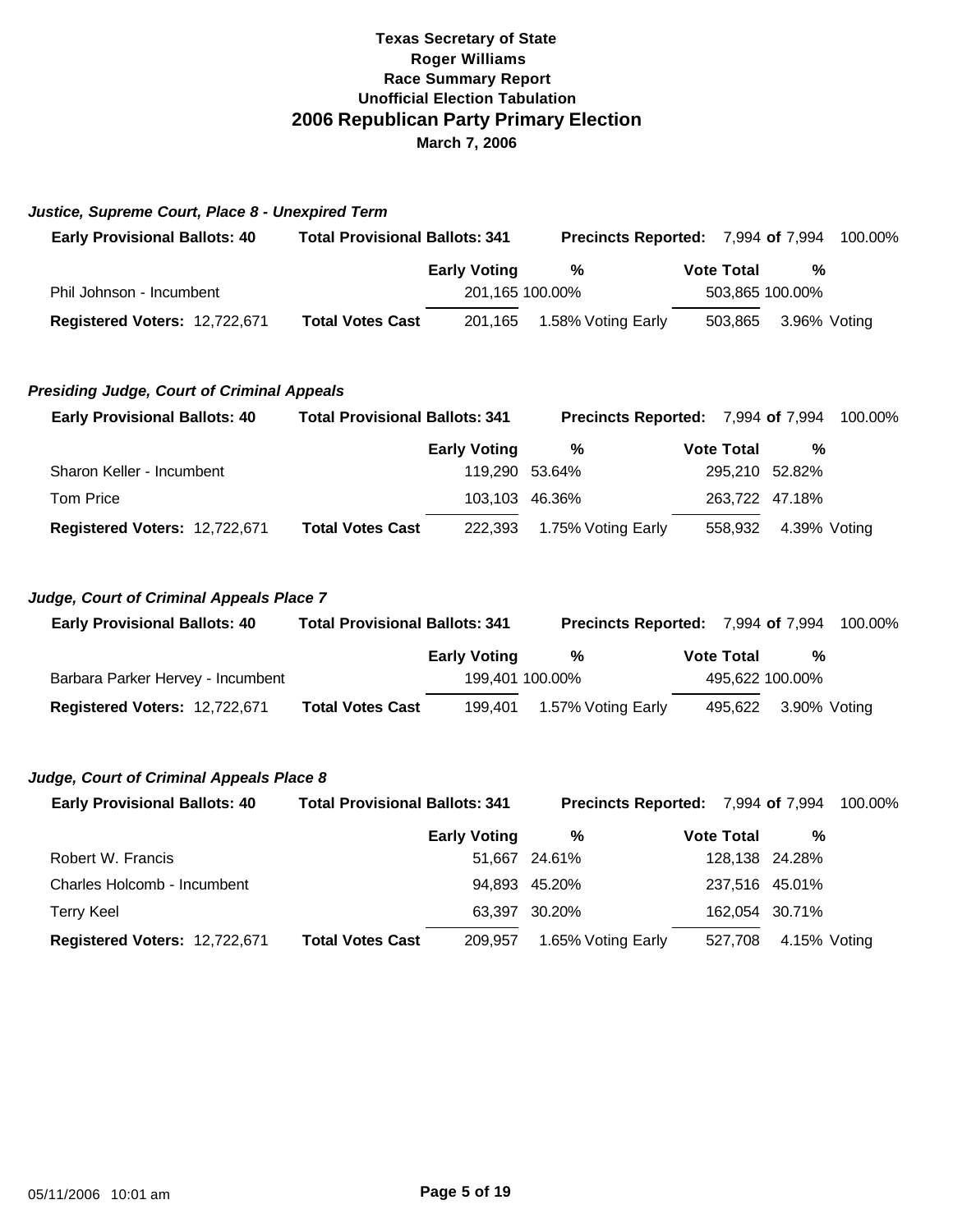| <b>Member, State Board of Education, District 5</b> |                         |                     |                            |                   |               | Multi County |
|-----------------------------------------------------|-------------------------|---------------------|----------------------------|-------------------|---------------|--------------|
|                                                     |                         |                     | <b>Precincts Reported:</b> |                   | 548 of 548    | 100.00%      |
|                                                     |                         | <b>Early Voting</b> | %                          | <b>Vote Total</b> | %             |              |
| Mark Loewe                                          |                         |                     | 3,623 16.61%               |                   | 7,594 15.22%  |              |
| Ken Mercer                                          |                         |                     | 10,022 45.94%              |                   | 24,855 49.81% |              |
| Dan Montgomery - Incumbent                          |                         |                     | 8,169 37.45%               |                   | 17,450 34.97% |              |
|                                                     | <b>Total Votes Cast</b> | 21,814              |                            | 49,899            |               |              |
| Member, State Board of Education, District 10       |                         |                     |                            |                   |               | Multi County |
|                                                     |                         |                     | <b>Precincts Reported:</b> |                   | 576 of 576    | 100.00%      |
|                                                     |                         | <b>Early Voting</b> | %                          | <b>Vote Total</b> | %             |              |
| <b>Tony Dale</b>                                    |                         |                     | 7,098 38.33%               |                   | 18,290 36.06% |              |
| Cynthia Dunbar                                      |                         |                     | 11,422 61.67%              |                   | 32,438 63.94% |              |
|                                                     | <b>Total Votes Cast</b> | 18,520              |                            | 50,728            |               |              |
| <b>State Senator, District 2</b>                    |                         |                     |                            |                   |               | Multi County |
|                                                     |                         |                     | <b>Precincts Reported:</b> |                   | 300 of 300    | 100.00%      |
|                                                     |                         | <b>Early Voting</b> | %                          | <b>Vote Total</b> | %             |              |
| Bob Deuell - Incumbent                              |                         |                     | 5,917 67.93%               |                   | 17,026 67.34% |              |
| Tim McCallum                                        |                         |                     | 2,794 32.07%               |                   | 8,259 32.66%  |              |
|                                                     | <b>Total Votes Cast</b> | 8,711               |                            | 25,285            |               |              |
| <b>State Senator, District 3</b>                    |                         |                     |                            |                   |               | Multi County |
|                                                     |                         |                     | <b>Precincts Reported:</b> |                   | 324 of 324    | 100.00%      |
|                                                     |                         | <b>Early Voting</b> | %                          | <b>Vote Total</b> | %             |              |
| Frank Denton                                        |                         |                     | 2,459 16.66%               | 5,635             | 15.15%        |              |
| Dave Kleimann                                       |                         |                     | 2,832 19.18%               |                   | 6,716 18.05%  |              |
| <b>Robert Nichols</b>                               |                         |                     | 7,796 52.80%               |                   | 20,176 54.24% |              |
| <b>Bob Reeves</b>                                   |                         |                     | 1,677 11.36%               |                   | 4,674 12.56%  |              |
|                                                     | <b>Total Votes Cast</b> | 14,764              |                            | 37,201            |               |              |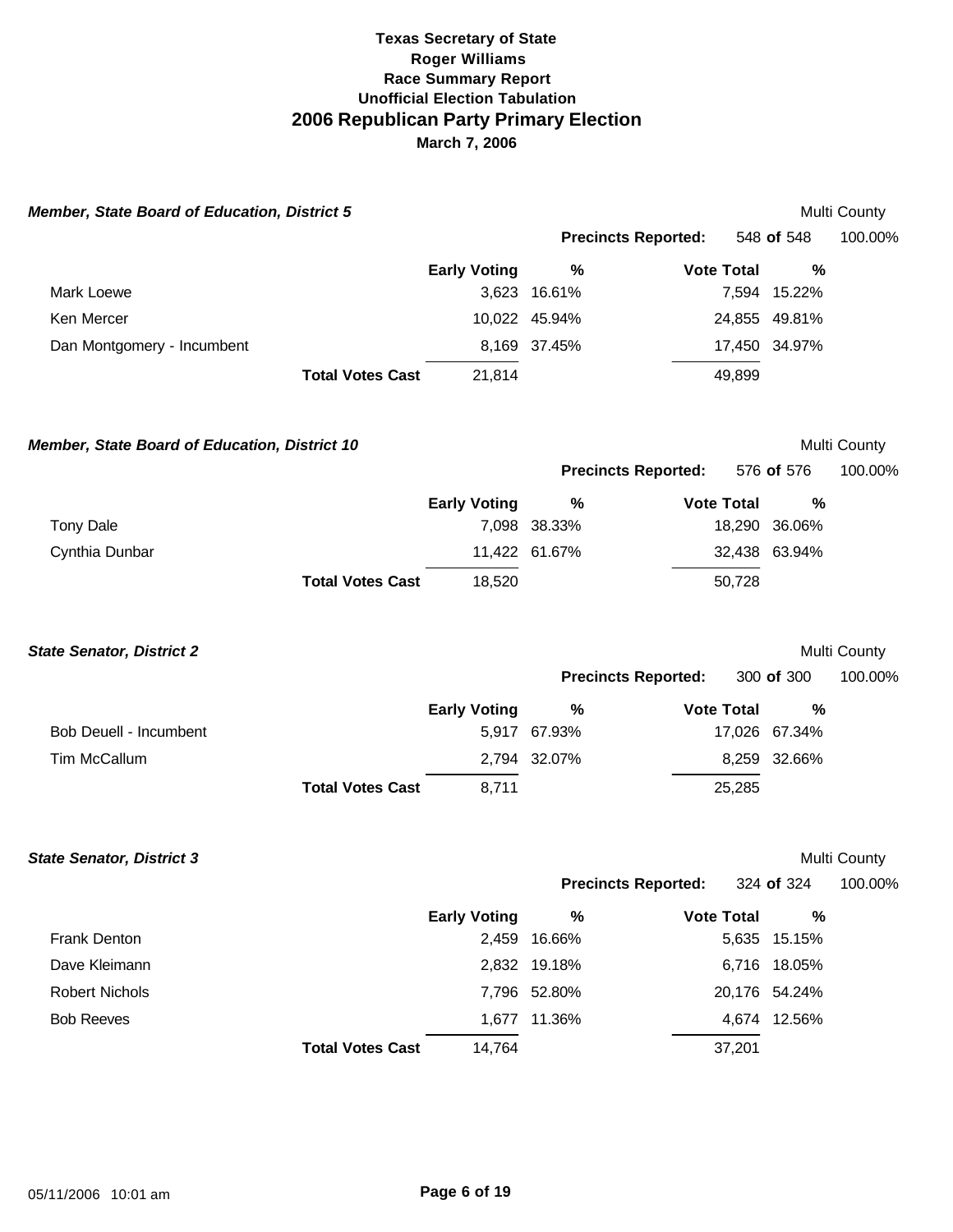| <b>State Senator, District 7</b>       |                         |                     |               |                            |        |               | Single County       |
|----------------------------------------|-------------------------|---------------------|---------------|----------------------------|--------|---------------|---------------------|
|                                        |                         |                     |               | <b>Precincts Reported:</b> |        | 171 of 171    | 100.00%             |
|                                        |                         | <b>Early Voting</b> | $\%$          | <b>Vote Total</b>          |        | %             |                     |
| <b>Mark Ellis</b>                      |                         | 825                 | 4.79%         |                            | 2,545  | 6.07%         |                     |
| Peggy Hamric                           |                         | 2,574               | 14.96%        |                            | 6,900  | 16.45%        |                     |
| Joe Nixon                              |                         | 1,399               | 8.13%         |                            | 3,629  | 8.65%         |                     |
| Dan Patrick                            |                         |                     | 12,408 72.11% |                            |        | 28,860 68.82% |                     |
|                                        | <b>Total Votes Cast</b> | 17,206              |               |                            | 41,934 |               |                     |
| <b>State Senator, District 18</b>      |                         |                     |               |                            |        |               | <b>Multi County</b> |
|                                        |                         |                     |               | <b>Precincts Reported:</b> |        | 404 of 404    | 100.00%             |
|                                        |                         | <b>Early Voting</b> | %             | <b>Vote Total</b>          |        | %             |                     |
| <b>Gary Gates</b>                      |                         |                     | 4,880 38.43%  |                            |        | 12,933 35.63% |                     |
| Glenn Hegar                            |                         |                     | 6,746 53.13%  |                            |        | 19,934 54.92% |                     |
| David Stall                            |                         | 1,072               | 8.44%         |                            | 3,428  | 9.44%         |                     |
|                                        | <b>Total Votes Cast</b> | 12,698              |               |                            | 36,295 |               |                     |
| <b>State Senator, District 19</b>      |                         |                     |               |                            |        |               | Multi County        |
|                                        |                         |                     |               | <b>Precincts Reported:</b> |        | 277 of 277    | 100.00%             |
|                                        |                         | <b>Early Voting</b> | $\%$          | <b>Vote Total</b>          |        | %             |                     |
| Dick Bowen                             |                         |                     | 1,486 53.36%  |                            |        | 3,509 51.35%  |                     |
| Darrel Brown                           |                         |                     | 1,299 46.64%  |                            |        | 3,324 48.65%  |                     |
|                                        | <b>Total Votes Cast</b> | 2,785               |               |                            | 6,833  |               |                     |
| <b>State Representative District 2</b> |                         |                     |               |                            |        |               | <b>Multi County</b> |
|                                        |                         |                     |               | <b>Precincts Reported:</b> |        | 67 of 67      | 100.00%             |

|                       |                         | <b>Early Voting</b> | %            | <b>Vote Total</b> | %            |
|-----------------------|-------------------------|---------------------|--------------|-------------------|--------------|
| Dan Flynn - Incumbent |                         |                     | 1,592 78.70% |                   | 5,244 73.31% |
| <b>Chuck Tull</b>     |                         |                     | 431 21.30%   |                   | 1,909 26.69% |
|                       | <b>Total Votes Cast</b> | 2,023               |              | 7,153             |              |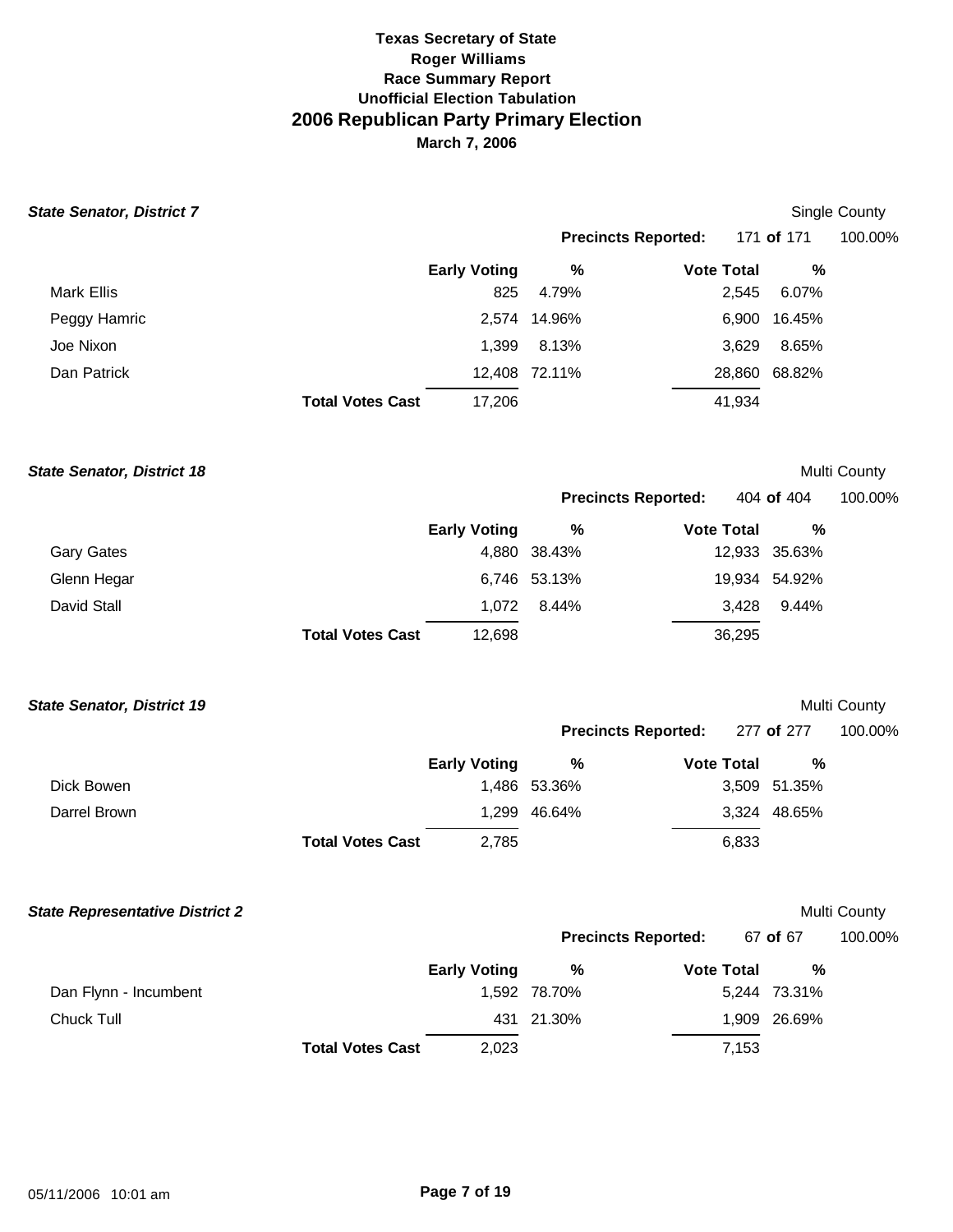| <b>State Representative District 4</b> |                         |                     |              |                            |        |               | Multi County  |
|----------------------------------------|-------------------------|---------------------|--------------|----------------------------|--------|---------------|---------------|
|                                        |                         |                     |              | <b>Precincts Reported:</b> |        | 75 of 75      | 100.00%       |
|                                        |                         | <b>Early Voting</b> | %            | <b>Vote Total</b>          |        | %             |               |
| Betty Brown - Incumbent                |                         |                     | 2,402 52.59% |                            |        | 6,053 52.51%  |               |
| <b>Wade Gent</b>                       |                         |                     | 2,165 47.41% |                            |        | 5,475 47.49%  |               |
|                                        | <b>Total Votes Cast</b> | 4,567               |              |                            | 11,528 |               |               |
| <b>State Representative District 6</b> |                         |                     |              |                            |        |               | Single County |
|                                        |                         |                     |              | <b>Precincts Reported:</b> |        | 63 of 63      | 100.00%       |
|                                        |                         | <b>Early Voting</b> | $\%$         | <b>Vote Total</b>          |        | $\frac{0}{0}$ |               |
| Leo Berman - Incumbent                 |                         |                     | 1,750 48.83% |                            |        | 5,942 52.33%  |               |
| <b>Gus Ramirez</b>                     |                         |                     | 1,834 51.17% |                            |        | 5,412 47.67%  |               |
|                                        | <b>Total Votes Cast</b> | 3,584               |              |                            | 11,354 |               |               |
| <b>State Representative District 7</b> |                         |                     |              |                            |        |               | Multi County  |
|                                        |                         |                     |              | <b>Precincts Reported:</b> |        | 38 of 38      | 100.00%       |
|                                        |                         | <b>Early Voting</b> | $\%$         | <b>Vote Total</b>          |        | %             |               |
| Tommy Merritt - Incumbent              |                         |                     | 2,842 57.83% |                            |        | 6,732 58.47%  |               |
| <b>Mark Williams</b>                   |                         |                     | 2,072 42.17% |                            |        | 4,781 41.53%  |               |
|                                        | <b>Total Votes Cast</b> | 4,914               |              |                            | 11,513 |               |               |
| <b>State Representative District 9</b> |                         |                     |              |                            |        |               | Multi County  |
|                                        |                         |                     |              | <b>Precincts Reported:</b> |        | 85 of 85      | 100.00%       |
|                                        |                         | <b>Early Voting</b> | $\%$         | <b>Vote Total</b>          |        | $\frac{0}{0}$ |               |
| Roy Blake, Jr. - Incumbent             |                         |                     | 1,362 46.90% |                            |        | 3,323 43.83%  |               |
| Wayne Christian                        |                         |                     | 1,542 53.10% |                            |        | 4,258 56.17%  |               |
|                                        | <b>Total Votes Cast</b> | 2,904               |              |                            | 7,581  |               |               |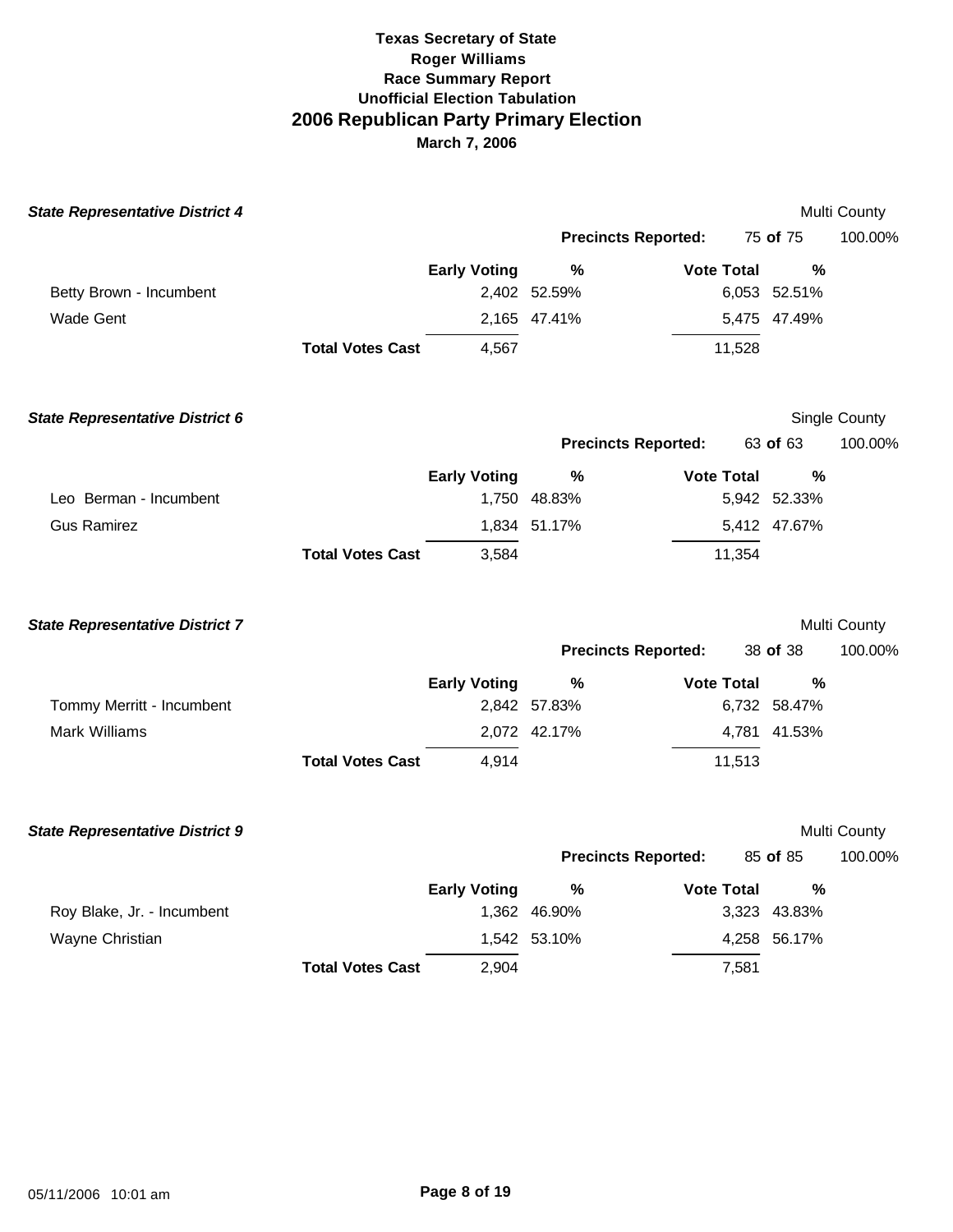| <b>State Representative District 10</b> |                         |                     |                            |                   |               | Multi County  |
|-----------------------------------------|-------------------------|---------------------|----------------------------|-------------------|---------------|---------------|
|                                         |                         |                     | <b>Precincts Reported:</b> |                   | 65 of 65      | 100.00%       |
|                                         |                         | <b>Early Voting</b> | $\%$                       | <b>Vote Total</b> | $\frac{0}{0}$ |               |
| Q.D. "Duke" Burge                       |                         |                     | 636 17.11%                 |                   | 1,825 19.88%  |               |
| Jim Pitts - Incumbent                   |                         |                     | 3,081 82.89%               |                   | 7,357 80.12%  |               |
|                                         | <b>Total Votes Cast</b> | 3,717               |                            |                   | 9,182         |               |
| <b>State Representative District 11</b> |                         |                     |                            |                   |               | Multi County  |
|                                         |                         |                     | <b>Precincts Reported:</b> |                   | 95 of 95      | 100.00%       |
|                                         |                         | <b>Early Voting</b> | %                          | <b>Vote Total</b> | %             |               |
| <b>Mike Alberts</b>                     |                         |                     | 904 28.39%                 |                   | 2,027 25.27%  |               |
| Larry K. Durrett                        |                         |                     | 1,334 41.90%               |                   | 3,383 42.18%  |               |
| <b>Brian Keith Walker</b>               |                         |                     | 946 29.71%                 |                   | 2,610 32.54%  |               |
|                                         | <b>Total Votes Cast</b> | 3,184               |                            | 8,020             |               |               |
| <b>State Representative District 16</b> |                         |                     |                            |                   |               | Single County |
|                                         |                         |                     | <b>Precincts Reported:</b> |                   | 40 of 40      | 100.00%       |
|                                         |                         | <b>Early Voting</b> | $\%$                       | <b>Vote Total</b> | $\frac{0}{0}$ |               |
| C. Brandon Creighton                    |                         |                     | 2,587 57.51%               |                   | 5,929 56.63%  |               |
| Dale Inman                              |                         |                     | 904 20.10%                 |                   | 2,127 20.32%  |               |
| <b>Vicky Rudy</b>                       |                         |                     | 1,007 22.39%               |                   | 2,414 23.06%  |               |
|                                         | <b>Total Votes Cast</b> | 4,498               |                            | 10,470            |               |               |
| <b>State Representative District 17</b> |                         |                     |                            |                   |               | Multi County  |
|                                         |                         |                     | <b>Precincts Reported:</b> |                   | 98 of 98      | 100.00%       |
|                                         |                         | <b>Early Voting</b> | %                          | <b>Vote Total</b> | $\%$          |               |
| Herman W. Brune                         |                         |                     | 556 45.20%                 |                   | 2,542 41.63%  |               |
| Tim Kleinschmidt                        |                         |                     | 674 54.80%                 |                   | 3,564 58.37%  |               |
|                                         | <b>Total Votes Cast</b> | 1,230               |                            |                   | 6,106         |               |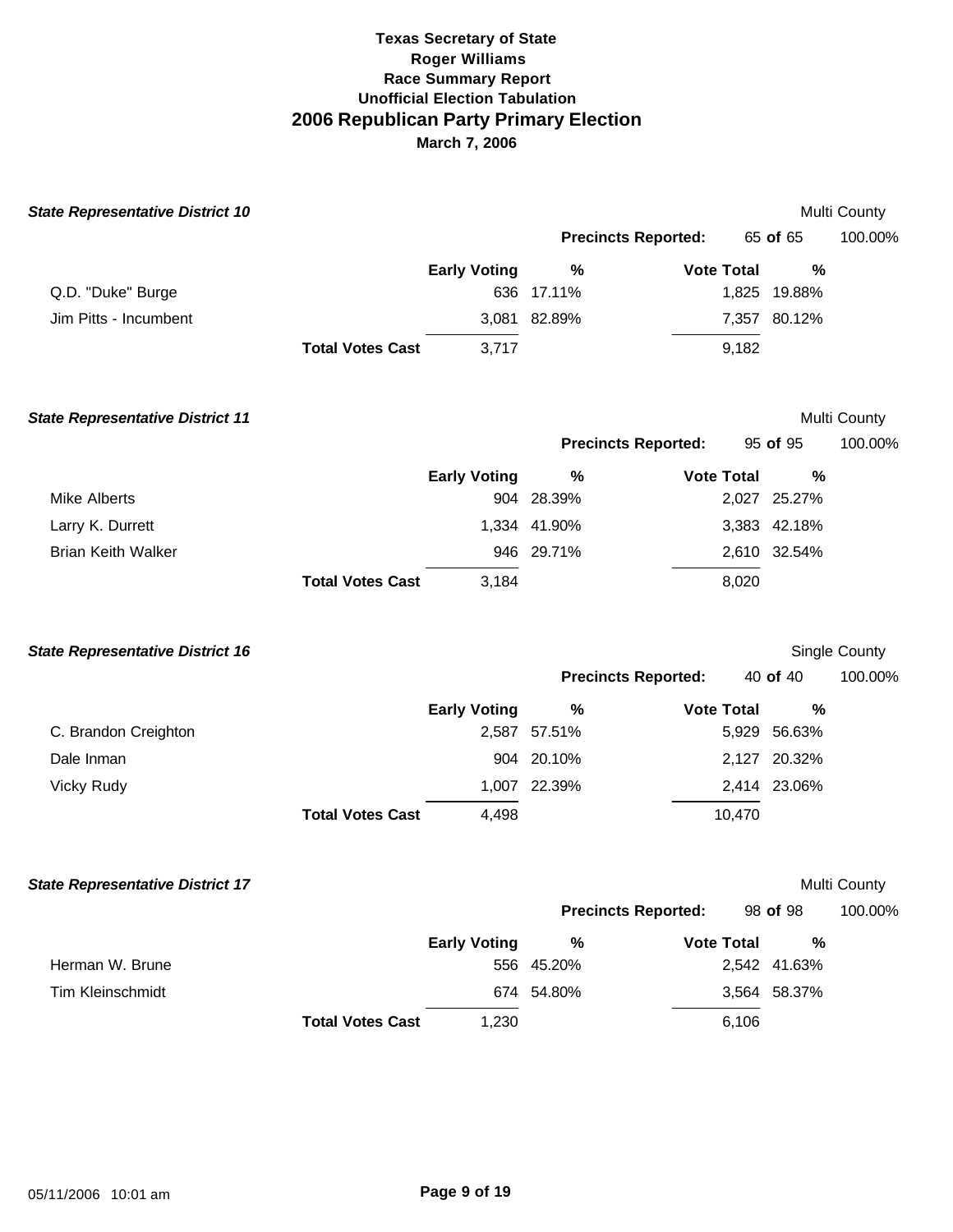| <b>State Representative District 26</b> |                         |                     |              |                            |              | Single County |
|-----------------------------------------|-------------------------|---------------------|--------------|----------------------------|--------------|---------------|
|                                         |                         |                     |              | <b>Precincts Reported:</b> | 54 of 54     | 100.00%       |
|                                         |                         | <b>Early Voting</b> | %            | <b>Vote Total</b>          | %            |               |
| Ron Booker                              |                         |                     | 1,388 33.99% |                            | 3,643 33.19% |               |
| Charlie Howard - Incumbent              |                         |                     | 2,695 66.01% |                            | 7,332 66.81% |               |
|                                         | <b>Total Votes Cast</b> | 4,083               |              | 10,975                     |              |               |

#### **State Representative District 28** Multi County **State Representative District 28** Multi County

|                 |                         |                     |              | <b>Precincts Reported:</b><br>68 of 68 |              | 100.00% |
|-----------------|-------------------------|---------------------|--------------|----------------------------------------|--------------|---------|
|                 |                         | <b>Early Voting</b> | %            | <b>Vote Total</b>                      | %            |         |
| Mike Baldwin    |                         | 709                 | 17.47%       |                                        | 1,540 15.22% |         |
| Michael Franks  |                         |                     | 553 13.62%   | 1,397                                  | 13.81%       |         |
| Stan Kitzman    |                         | 437                 | 10.77%       |                                        | 1,285 12.70% |         |
| David Melanson  |                         | 621                 | 15.30%       |                                        | 1,663 16.44% |         |
| David Showalter |                         | 416                 | 10.25%       |                                        | 1,242 12.28% |         |
| Randy Smith     |                         | 193                 | 4.75%        | 443                                    | 4.38%        |         |
| John Zerwas     |                         |                     | 1,130 27.84% |                                        | 2,547 25.18% |         |
|                 | <b>Total Votes Cast</b> | 4,059               |              | 10,117                                 |              |         |

| <b>State Representative District 47</b> |                         |                     |              |                            |       |              | Single County |
|-----------------------------------------|-------------------------|---------------------|--------------|----------------------------|-------|--------------|---------------|
|                                         |                         |                     |              | <b>Precincts Reported:</b> |       | 46 of 46     | 100.00%       |
|                                         |                         | <b>Early Voting</b> | %            | <b>Vote Total</b>          |       | %            |               |
| Alex Castano                            |                         |                     | 733 26.16%   |                            |       | 1,730 28.41% |               |
| <b>Terry Dill</b>                       |                         |                     | 375 13.38%   |                            |       | 756 12.41%   |               |
| <b>Rich Phillips</b>                    |                         |                     | 529 18.88%   |                            | 1,020 | 16.75%       |               |
| Dick Reynolds                           |                         | 109                 | 3.89%        |                            | 237   | 3.89%        |               |
| <b>Bill Welch</b>                       |                         |                     | 1,056 37.69% |                            |       | 2,347 38.54% |               |
|                                         | <b>Total Votes Cast</b> | 2,802               |              |                            | 6,090 |              |               |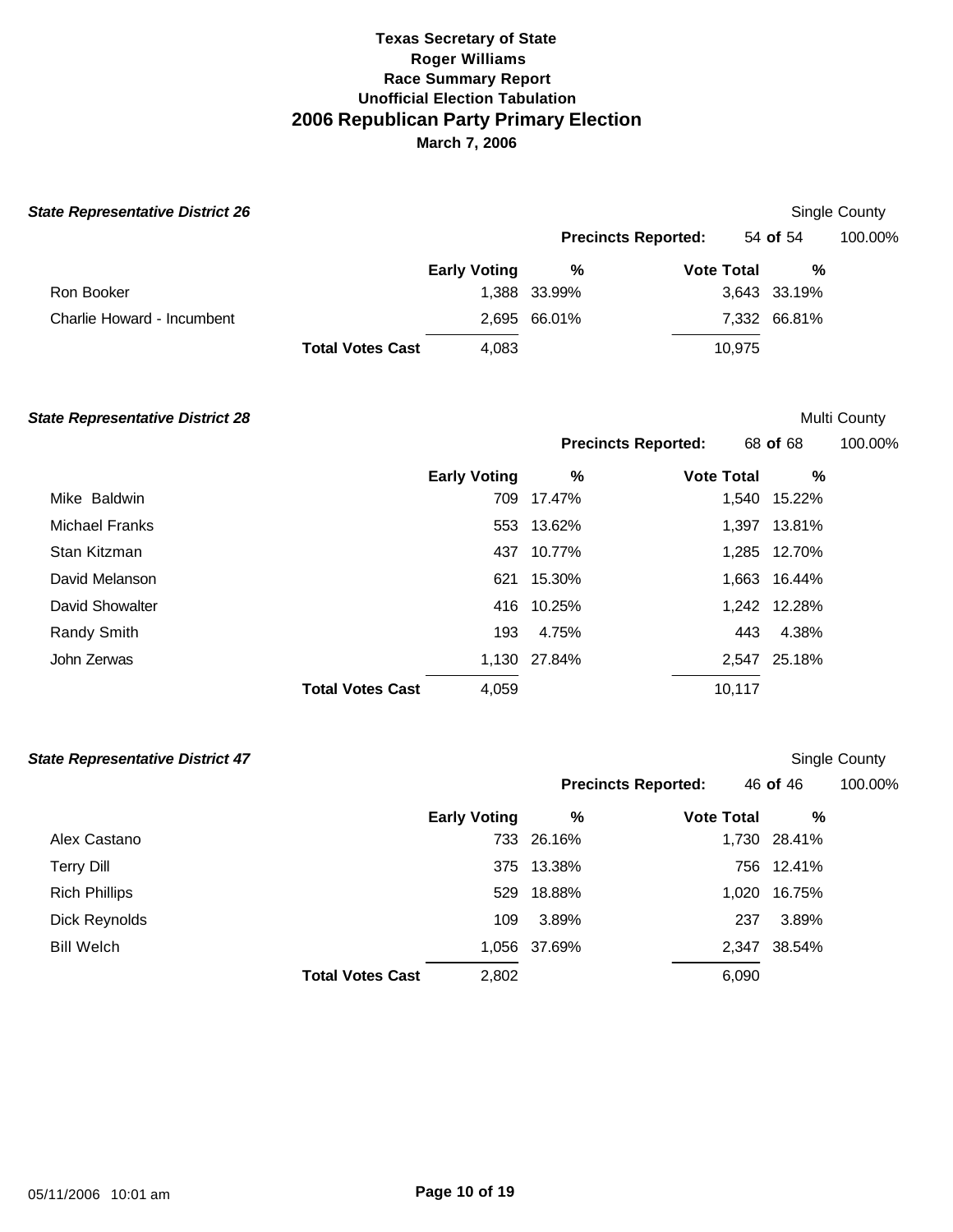| <b>State Representative District 50</b> |                         |                     |                            |                   |       |              | Single County |
|-----------------------------------------|-------------------------|---------------------|----------------------------|-------------------|-------|--------------|---------------|
|                                         |                         |                     | <b>Precincts Reported:</b> |                   |       | 43 of 43     | 100.00%       |
|                                         |                         | <b>Early Voting</b> | $\%$                       | <b>Vote Total</b> |       | %            |               |
| Jeff Fleece                             |                         |                     | 412 41.53%                 |                   | 1,441 | 46.85%       |               |
| Mary Wheeler                            |                         |                     | 102 10.28%                 |                   | 291   | 9.46%        |               |
| Don Zimmerman                           |                         |                     | 478 48.19%                 |                   |       | 1,344 43.69% |               |
|                                         | <b>Total Votes Cast</b> | 992                 |                            |                   | 3,076 |              |               |
| <b>State Representative District 52</b> |                         |                     |                            |                   |       |              | Single County |
|                                         |                         |                     | <b>Precincts Reported:</b> |                   |       | 48 of 48     | 100.00%       |
|                                         |                         | <b>Early Voting</b> | $\%$                       | <b>Vote Total</b> |       | %            |               |
| Mike Krusee - Incumbent                 |                         |                     | 1,118 65.19%               |                   |       | 3,113 63.76% |               |
| Barbara Samuelson                       |                         |                     | 597 34.81%                 |                   |       | 1,769 36.24% |               |
|                                         | <b>Total Votes Cast</b> | 1,715               |                            |                   | 4,882 |              |               |
|                                         |                         |                     |                            |                   |       |              |               |
| <b>State Representative District 54</b> |                         |                     |                            |                   |       |              | Multi County  |
|                                         |                         |                     | <b>Precincts Reported:</b> |                   |       | 48 of 48     | 100.00%       |
|                                         |                         | <b>Early Voting</b> | $\%$                       | <b>Vote Total</b> |       | %            |               |
| Jimmie Don Aycock                       |                         |                     | 1,688 38.90%               |                   |       | 3,324 39.12% |               |
| Dan Corbin                              |                         |                     | 842 19.41%                 |                   |       | 1,701 20.02% |               |
| Hans Dersch                             |                         |                     | 529 12.19%                 |                   |       | 1,026 12.07% |               |
| Dale Hopkins                            |                         |                     | 1,280 29.50%               |                   |       | 2,447 28.80% |               |
|                                         | <b>Total Votes Cast</b> | 4,339               |                            |                   | 8,498 |              |               |
| <b>State Representative District 62</b> |                         |                     |                            |                   |       |              | Multi County  |
|                                         |                         |                     | <b>Precincts Reported:</b> |                   |       | 58 of 58     | 100.00%       |
|                                         |                         | <b>Early Voting</b> | $\%$                       | <b>Vote Total</b> |       | $\%$         |               |
| Larry Phillips - Incumbent              |                         |                     | 2,459 52.60%               |                   |       | 6,032 54.28% |               |
| <b>Charlie Williams</b>                 |                         |                     | 2,216 47.40%               |                   |       | 5,080 45.72% |               |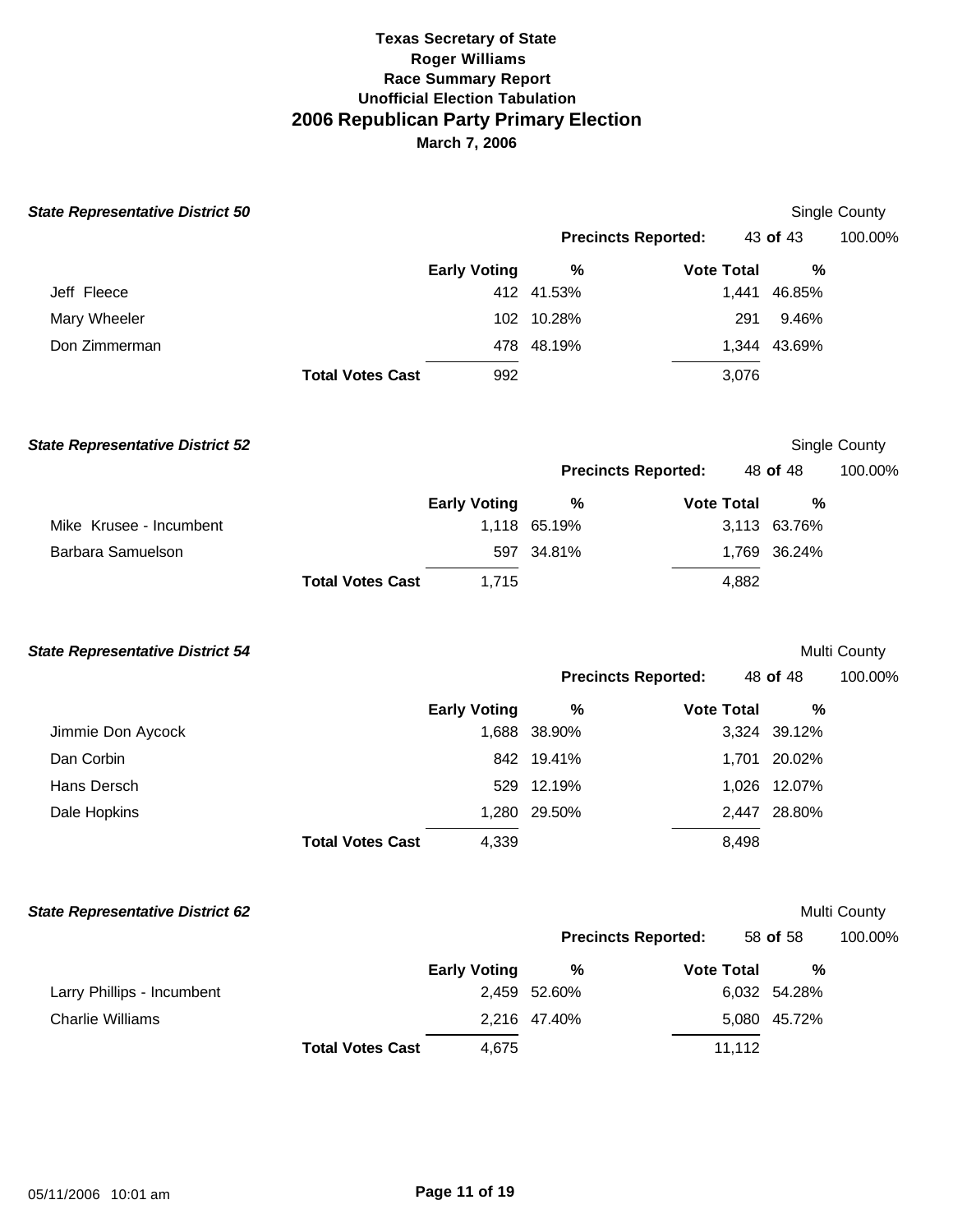#### **State Representative District 63**

| Single County |  |
|---------------|--|
|---------------|--|

|                          |                         |                     |            | <b>Precincts Reported:</b> |       | 47 of 47     | 100.00% |
|--------------------------|-------------------------|---------------------|------------|----------------------------|-------|--------------|---------|
|                          |                         | <b>Early Voting</b> | %          | <b>Vote Total</b>          |       | %            |         |
| <b>Ricky Grunden</b>     |                         |                     | 894 24.95% |                            |       | 1,864 23.08% |         |
| Anne Lakusta             |                         | 901                 | 25.15%     |                            |       | 1,909 23.64% |         |
| <b>Bill Lawrence</b>     |                         | 607                 | 16.94%     |                            | 1.221 | 15.12%       |         |
| Tan Parker               |                         |                     | 820 22.89% |                            |       | 1,988 24.62% |         |
| Michael J. "Mike" Savoie |                         | 361                 | 10.08%     |                            | 1,094 | 13.55%       |         |
|                          | <b>Total Votes Cast</b> | 3,583               |            |                            | 8,076 |              |         |

#### **State Representative District 71** Multi County

|                 |                         |                     | <b>Precincts Reported:</b> |                   | 51 of 51 |              | 100.00% |
|-----------------|-------------------------|---------------------|----------------------------|-------------------|----------|--------------|---------|
|                 |                         | <b>Early Voting</b> | %                          | <b>Vote Total</b> |          | %            |         |
| Rob Beckham     |                         |                     | 1,192 28.23%               |                   |          | 2,916 27.85% |         |
| Kevin Christian |                         |                     | 1,714 40.59%               |                   |          | 3,951 37.73% |         |
| Susan King      |                         |                     | 1,111 26.31%               |                   |          | 3,005 28.70% |         |
| John Young      |                         | 206                 | 4.88%                      |                   | 600      | 5.73%        |         |
|                 | <b>Total Votes Cast</b> | 4,223               |                            |                   | 10.472   |              |         |

| <b>State Representative District 72</b> |                         |                     |              |                                        |              | Multi County |
|-----------------------------------------|-------------------------|---------------------|--------------|----------------------------------------|--------------|--------------|
|                                         |                         |                     |              | <b>Precincts Reported:</b><br>85 of 85 |              | 100.00%      |
|                                         |                         | <b>Early Voting</b> | %            | <b>Vote Total</b>                      | %            |              |
| Scott Campbell - Incumbent              |                         |                     | 1,302 35.87% |                                        | 3,662 33.43% |              |
| Drew Darby                              |                         | 1.571               | 43.28%       |                                        | 4,422 40.37% |              |
| Kevin Housley                           |                         | 757.                | 20.85%       |                                        | 2,869 26.19% |              |
|                                         | <b>Total Votes Cast</b> | 3,630               |              | 10,953                                 |              |              |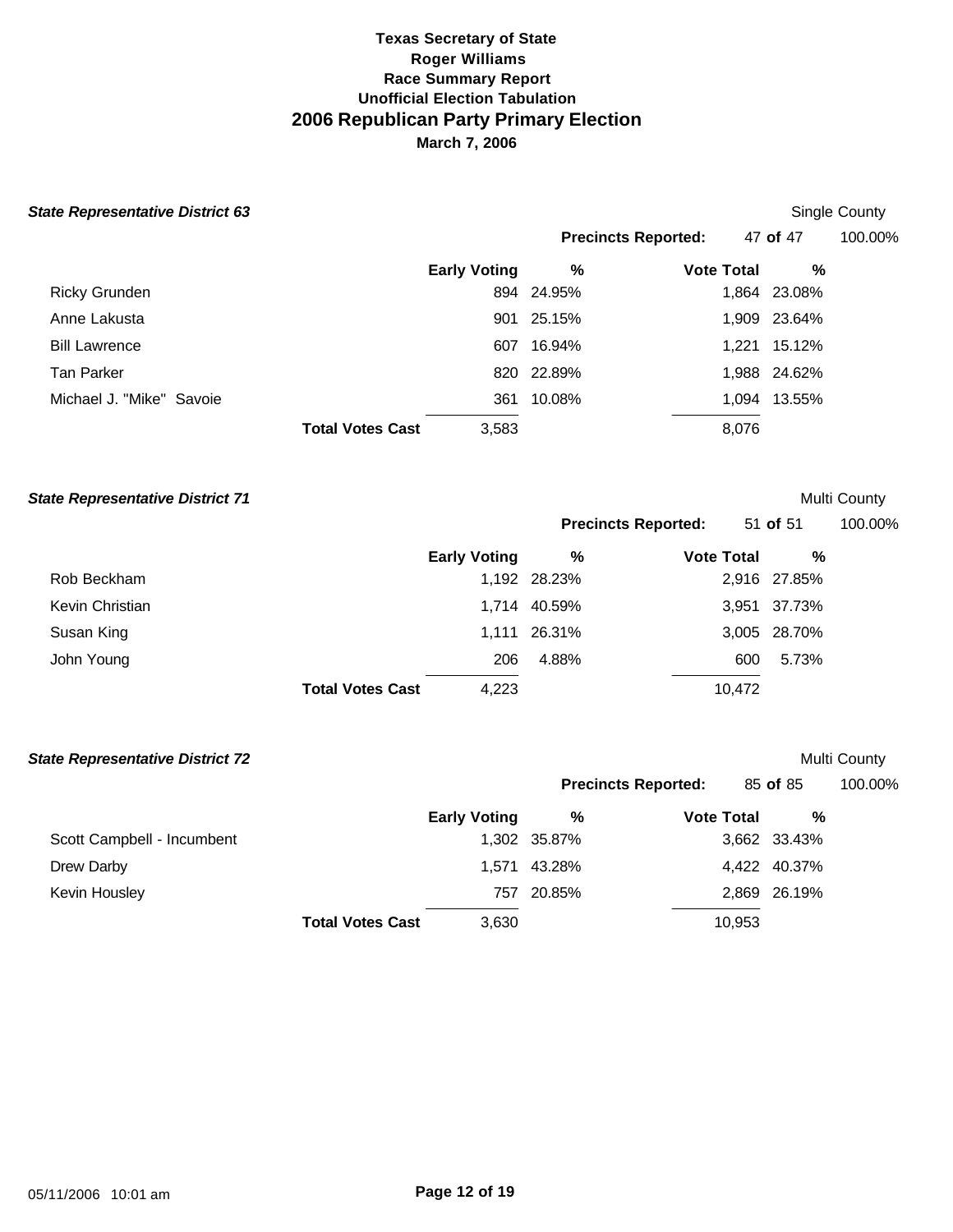| <b>State Representative District 73</b> |                         |                     |                            |                   |        |                   | Multi County  |
|-----------------------------------------|-------------------------|---------------------|----------------------------|-------------------|--------|-------------------|---------------|
|                                         |                         |                     | <b>Precincts Reported:</b> |                   |        | 62 of 62          | 100.00%       |
|                                         |                         | <b>Early Voting</b> | $\%$                       | <b>Vote Total</b> |        | %                 |               |
| Carter Casteel - Incumbent              |                         |                     | 4,413 55.59%               |                   |        | 10,131 49.89%     |               |
| Nathan Macias                           |                         |                     | 3,525 44.41%               |                   |        | 10,176 50.11%     |               |
|                                         | <b>Total Votes Cast</b> | 7,938               |                            |                   | 20,307 |                   |               |
| <b>State Representative District 78</b> |                         |                     |                            |                   |        |                   | Single County |
|                                         |                         |                     | <b>Precincts Reported:</b> |                   |        | 37 of 37          | 100.00%       |
|                                         |                         | <b>Early Voting</b> | $\%$                       | <b>Vote Total</b> |        | %                 |               |
| Patrick B. Haggerty - Incumbent         |                         |                     | 1,406 56.22%               |                   |        | 3,098 50.87%      |               |
| Lorraine O'Donnell                      |                         |                     | 1,095 43.78%               |                   |        | 2,992 49.13%      |               |
|                                         | <b>Total Votes Cast</b> | 2,501               |                            |                   | 6,090  |                   |               |
| <b>State Representative District 83</b> |                         |                     |                            |                   |        |                   | Multi County  |
|                                         |                         |                     | <b>Precincts Reported:</b> |                   |        | 113 of 113        | 100.00%       |
|                                         |                         | <b>Early Voting</b> | $\%$                       | <b>Vote Total</b> |        | %                 |               |
| Delwin Jones - Incumbent                |                         |                     | 4,164 59.97%               |                   |        | 8,714 60.19%      |               |
| Frank W. Morrison                       |                         |                     | 1,067 15.37%               |                   |        | 2,343 16.18%      |               |
| Van Wilson                              |                         |                     | 1,712 24.66%               |                   |        | 3,420 23.62%      |               |
|                                         | <b>Total Votes Cast</b> | 6,943               |                            |                   | 14,477 |                   |               |
| <b>State Representative District 85</b> |                         |                     |                            |                   |        |                   | Multi County  |
|                                         |                         |                     | <b>Precincts Reported:</b> |                   |        | 112 of 112        | 100.00%       |
| Jim Landtroop                           |                         | <b>Early Voting</b> | %<br>1,747 49.10%          | <b>Vote Total</b> |        | %<br>3,923 52.43% |               |
| Gerald (Jerry) Lee Middleton            |                         | 225                 | 6.32%                      |                   | 522    | 6.98%             |               |
| Drew Mouton                             |                         |                     | 1,586 44.58%               |                   | 3,038  | 40.60%            |               |
|                                         | <b>Total Votes Cast</b> | 3,558               |                            |                   | 7,483  |                   |               |
|                                         |                         |                     |                            |                   |        |                   |               |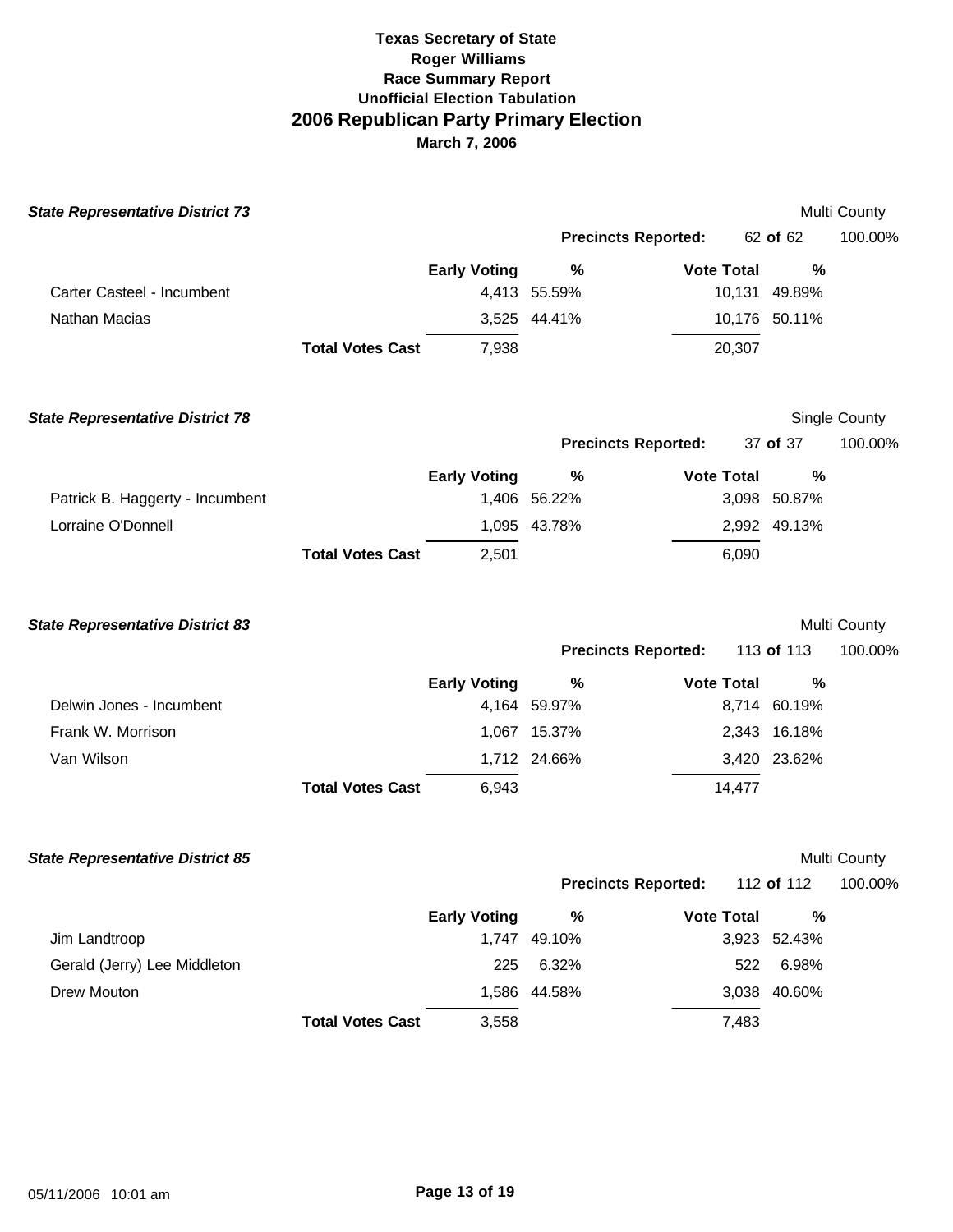| <b>State Representative District 87</b> |                         |                     |                            |                   |                 | Multi County  |
|-----------------------------------------|-------------------------|---------------------|----------------------------|-------------------|-----------------|---------------|
|                                         |                         |                     | <b>Precincts Reported:</b> |                   | 43 of 43        | 100.00%       |
|                                         |                         | <b>Early Voting</b> | %                          | <b>Vote Total</b> | %               |               |
| Anette Carlisle                         |                         |                     | 1,422 39.80%               |                   | 4,623 42.48%    |               |
| David Swinford - Incumbent              |                         |                     | 2,151 60.20%               |                   | 6,259 57.52%    |               |
|                                         | <b>Total Votes Cast</b> | 3,573               |                            | 10,882            |                 |               |
| <b>State Representative District 91</b> |                         |                     |                            |                   |                 | Single County |
|                                         |                         |                     | <b>Precincts Reported:</b> |                   | 67 of 67        | 100.00%       |
|                                         |                         | <b>Early Voting</b> | $\%$                       | <b>Vote Total</b> | %               |               |
| Patricia "Pat" Carlson                  |                         |                     | 457 23.56%                 |                   | 1,139 25.33%    |               |
| Kelly Hancock                           |                         |                     | 1,079 55.62%               |                   | 2,358 52.45%    |               |
| Michael A. Logan                        |                         | 80                  | 4.12%                      |                   | 5.69%<br>256    |               |
| Charles Scoma                           |                         |                     | 324 16.70%                 |                   | 16.53%<br>743   |               |
|                                         | <b>Total Votes Cast</b> | 1,940               |                            | 4,496             |                 |               |
| <b>State Representative District 94</b> |                         |                     |                            |                   |                 | Single County |
|                                         |                         |                     | <b>Precincts Reported:</b> |                   | 49 of 49        | 100.00%       |
|                                         |                         | <b>Early Voting</b> | %                          | <b>Vote Total</b> | %               |               |
| Kent Grusendorf - Incumbent             |                         |                     | 1,550 39.46%               |                   | 4,308 41.91%    |               |
| <b>Diane Patrick</b>                    |                         |                     | 2,378 60.54%               |                   | 58.09%<br>5,971 |               |
|                                         | <b>Total Votes Cast</b> | 3,928               |                            | 10,279            |                 |               |
| <b>State Representative District 97</b> |                         |                     |                            |                   |                 | Single County |
|                                         |                         |                     | <b>Precincts Reported:</b> |                   | 66 of 66        | 100.00%       |
|                                         |                         | <b>Early Voting</b> | %                          | <b>Vote Total</b> | %               |               |
| Robert Aaron Higgins                    |                         |                     | 637 33.53%                 |                   | 2,362 39.30%    |               |
| Anna Mowery - Incumbent                 |                         |                     | 1,263 66.47%               |                   | 3,648 60.70%    |               |
|                                         | <b>Total Votes Cast</b> | 1,900               |                            | 6,010             |                 |               |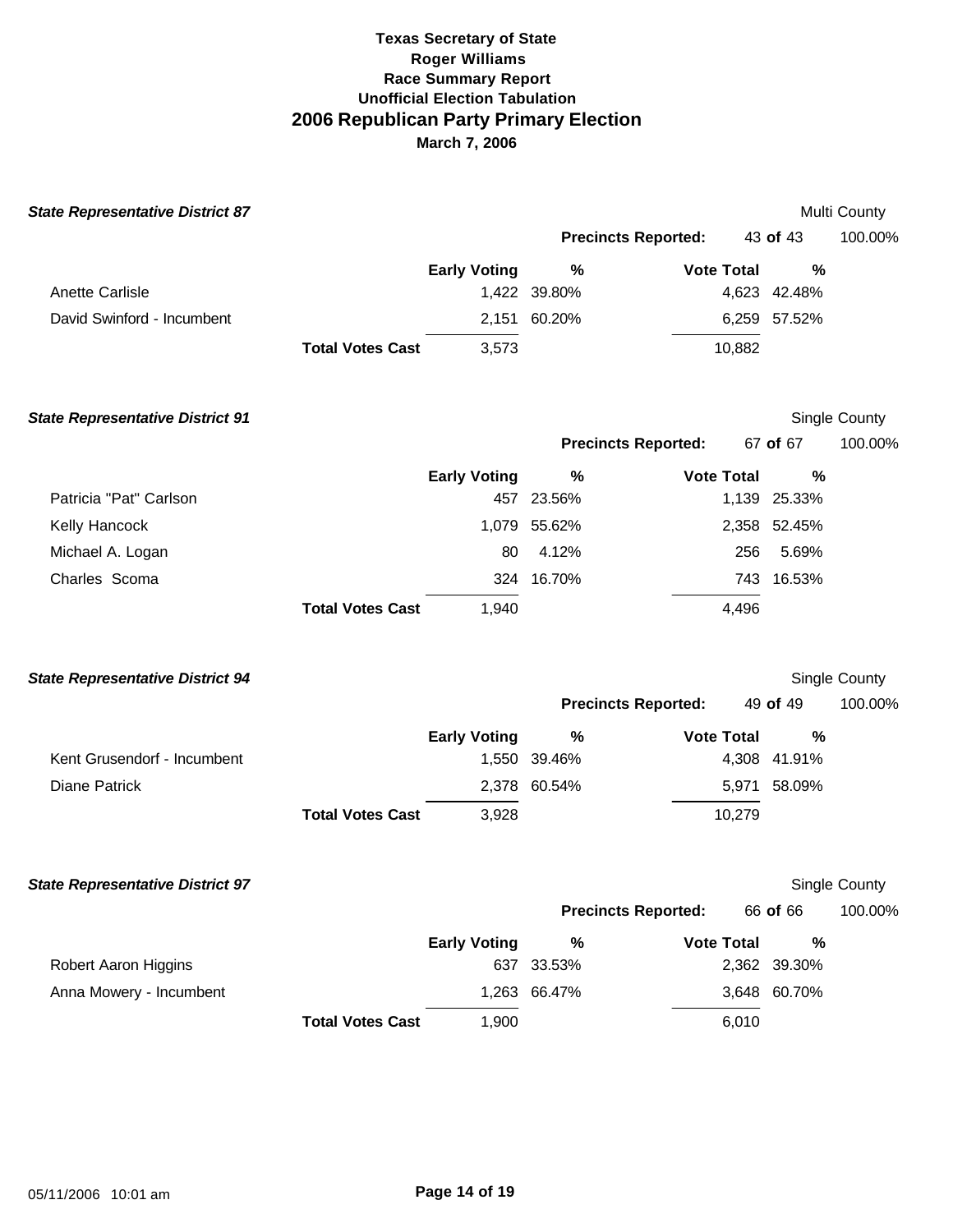| <b>State Representative District 98</b>  |                         |                     |              |                            |                   |               | Single County |
|------------------------------------------|-------------------------|---------------------|--------------|----------------------------|-------------------|---------------|---------------|
|                                          |                         |                     |              | <b>Precincts Reported:</b> |                   | 58 of 58      | 100.00%       |
|                                          |                         | <b>Early Voting</b> | $\%$         |                            | <b>Vote Total</b> | %             |               |
| <b>Bill Skinner</b>                      |                         |                     | 337 22.33%   |                            |                   | 1,001 24.99%  |               |
| Vicki Truitt - Incumbent                 |                         |                     | 1,172 77.67% |                            |                   | 3,005 75.01%  |               |
|                                          | <b>Total Votes Cast</b> | 1,509               |              |                            | 4,006             |               |               |
| <b>State Representative District 99</b>  |                         |                     |              |                            |                   |               | Single County |
|                                          |                         |                     |              | <b>Precincts Reported:</b> |                   | 68 of 68      | 100.00%       |
|                                          |                         | <b>Early Voting</b> | $\%$         |                            | <b>Vote Total</b> | %             |               |
| Colby W. Brown                           |                         | 60                  | 2.89%        |                            | 233               | 3.39%         |               |
| Charlie Geren - Incumbent                |                         |                     | 1,124 54.14% |                            |                   | 3,767 54.86%  |               |
| <b>Chris Hatley</b>                      |                         |                     | 892 42.97%   |                            |                   | 2,867 41.75%  |               |
|                                          | <b>Total Votes Cast</b> | 2,076               |              |                            | 6,867             |               |               |
| <b>State Representative District 101</b> |                         |                     |              |                            |                   |               | Single County |
|                                          |                         |                     |              | <b>Precincts Reported:</b> |                   | 42 of 42      | 100.00%       |
|                                          |                         | <b>Early Voting</b> | %            |                            | <b>Vote Total</b> | %             |               |
| Thomas Latham                            |                         |                     | 761 52.74%   |                            |                   | 1,863 50.87%  |               |
| Elvira Reyna - Incumbent                 |                         |                     | 682 47.26%   |                            |                   | 1,799 49.13%  |               |
|                                          | <b>Total Votes Cast</b> | 1,443               |              |                            | 3,662             |               |               |
| <b>State Representative District 106</b> |                         |                     |              |                            |                   |               | Single County |
|                                          |                         |                     |              | <b>Precincts Reported:</b> |                   | 35 of 35      | 100.00%       |
|                                          |                         | <b>Early Voting</b> | $\%$         |                            | <b>Vote Total</b> | %             |               |
| Kirk England                             |                         |                     | 838 100.00%  |                            |                   | 1,722 100.00% |               |
| Edward Smith                             |                         | 0                   | 0.00%        |                            | $\pmb{0}$         | 0.00%         |               |
|                                          | <b>Total Votes Cast</b> | 838                 |              |                            | 1,722             |               |               |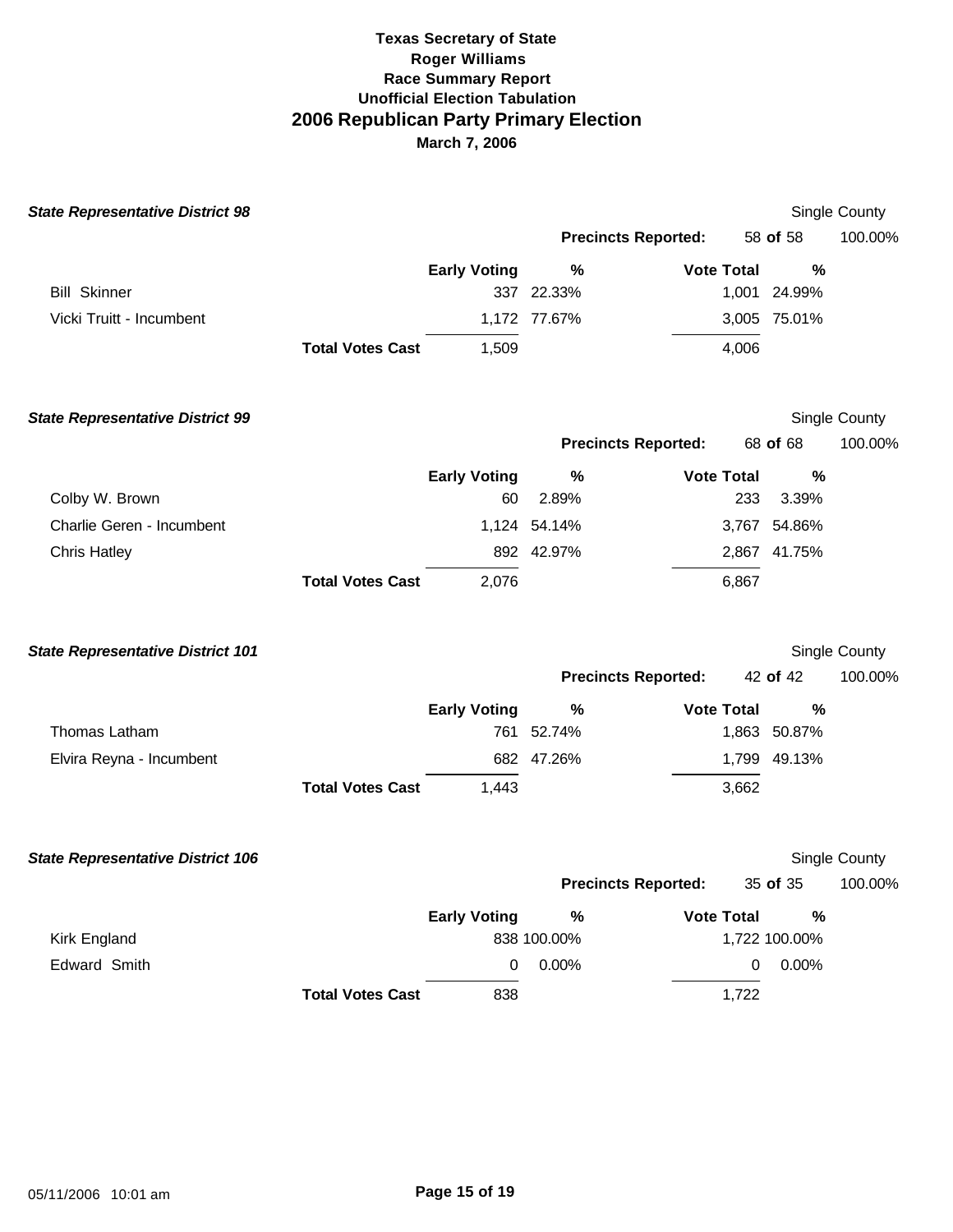| <b>State Representative District 112</b> |                         |                     |                            |                   |               | Single County |
|------------------------------------------|-------------------------|---------------------|----------------------------|-------------------|---------------|---------------|
|                                          |                         |                     | <b>Precincts Reported:</b> |                   | 39 of 39      | 100.00%       |
|                                          |                         | <b>Early Voting</b> | $\%$                       | <b>Vote Total</b> | $\frac{0}{0}$ |               |
| Fred Hill - Incumbent                    |                         |                     | 1,027 87.03%               |                   | 3,215 86.17%  |               |
| David Stephenson                         |                         |                     | 153 12.97%                 |                   | 516 13.83%    |               |
|                                          | <b>Total Votes Cast</b> | 1,180               |                            | 3,731             |               |               |
| <b>State Representative District 118</b> |                         |                     |                            |                   |               | Single County |
|                                          |                         |                     | <b>Precincts Reported:</b> |                   | 55 of 55      | 100.00%       |
|                                          |                         | <b>Early Voting</b> | $\frac{0}{0}$              | <b>Vote Total</b> | $\frac{0}{0}$ |               |
| George Antuna                            |                         |                     | 570 57.69%                 |                   | 950 49.38%    |               |
| John Lujan                               |                         |                     | 167 16.90%                 |                   | 431 22.40%    |               |
| Steve Salyer                             |                         | 251                 | 25.40%                     |                   | 543 28.22%    |               |
|                                          | <b>Total Votes Cast</b> | 988                 |                            | 1,924             |               |               |
| <b>State Representative District 126</b> |                         |                     |                            |                   |               | Single County |
|                                          |                         |                     | <b>Precincts Reported:</b> |                   | 29 of 29      | 100.00%       |
|                                          |                         | <b>Early Voting</b> | %                          | <b>Vote Total</b> | %             |               |
| John Devine                              |                         |                     | 1,670 51.96%               |                   | 3,535 47.74%  |               |
| Patricia Harless                         |                         |                     | 1,544 48.04%               |                   | 3,870 52.26%  |               |
|                                          | <b>Total Votes Cast</b> | 3,214               |                            | 7,405             |               |               |
| <b>State Representative District 127</b> |                         |                     |                            |                   |               | Single County |
|                                          |                         |                     | <b>Precincts Reported:</b> |                   | 34 of 34      | 100.00%       |
|                                          |                         | <b>Early Voting</b> | $\%$                       | <b>Vote Total</b> | $\frac{0}{0}$ |               |
| Joe Crabb - Incumbent                    |                         |                     | 1,332 56.61%               |                   | 3,088 59.02%  |               |
| Joe Stunja                               |                         |                     | 1,021 43.39%               |                   | 2,144 40.98%  |               |
|                                          | <b>Total Votes Cast</b> | 2,353               |                            | 5,232             |               |               |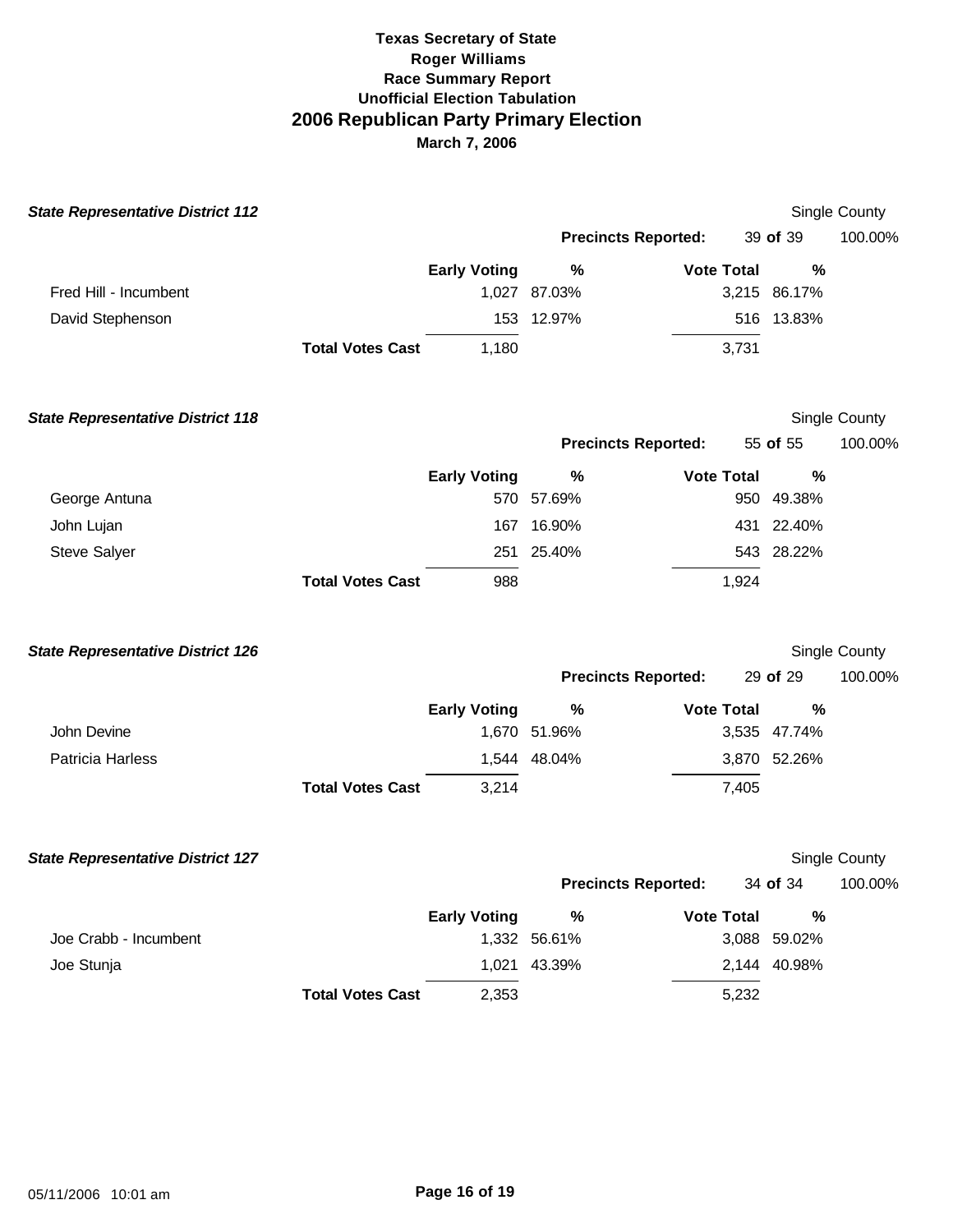| <b>State Representative District 133</b>        |                         |                     |                            |                   |               | Single County           |
|-------------------------------------------------|-------------------------|---------------------|----------------------------|-------------------|---------------|-------------------------|
|                                                 |                         |                     | <b>Precincts Reported:</b> |                   | 24 of 24      | 100.00%                 |
|                                                 |                         | <b>Early Voting</b> | $\%$                       | <b>Vote Total</b> | $\frac{0}{0}$ |                         |
| Barbara Larson                                  |                         |                     | 774 32.60%                 |                   | 1,651 31.23%  |                         |
| Jim Murphy                                      |                         |                     | 652 27.46%                 |                   | 1,783 33.72%  |                         |
| Michael Schofield                               |                         |                     | 948 39.93%                 |                   | 1,853 35.05%  |                         |
|                                                 | <b>Total Votes Cast</b> | 2,374               |                            | 5,287             |               |                         |
| <b>State Representative District 143</b>        |                         |                     |                            |                   |               | Single County           |
|                                                 |                         |                     | <b>Precincts Reported:</b> |                   | 34 of 34      | 100.00%                 |
|                                                 |                         | <b>Early Voting</b> | %                          | <b>Vote Total</b> | $\frac{0}{0}$ |                         |
| <b>Charles George</b>                           |                         |                     | 73 47.40%                  |                   | 115 39.93%    |                         |
| Dorothy Olmos                                   |                         | 81                  | 52.60%                     |                   | 173 60.07%    |                         |
|                                                 | <b>Total Votes Cast</b> | 154                 |                            | 288               |               |                         |
|                                                 |                         |                     |                            |                   |               |                         |
|                                                 |                         |                     |                            |                   |               |                         |
| Justice, 3rd Court of Appeals District, Place 3 |                         |                     | <b>Precincts Reported:</b> |                   | 688 of 688    | Multi County<br>100.00% |
|                                                 |                         | <b>Early Voting</b> | %                          | <b>Vote Total</b> | %             |                         |
| <b>Bill Davidson</b>                            |                         |                     | 6,481 26.15%               |                   | 15,119 24.38% |                         |
| William Paul (Bill) Green                       |                         |                     | 5,223 21.07%               |                   | 13,417 21.63% |                         |
| Lee Parsley                                     |                         |                     | 4,980 20.09%               |                   | 12,588 20.30% |                         |
| Will Wilson                                     |                         |                     | 8,099 32.68%               |                   | 20,893 33.69% |                         |
|                                                 | <b>Total Votes Cast</b> | 24,783              |                            | 62,017            |               |                         |
| Justice, 4th Court of Appeals District, Place 4 |                         |                     |                            |                   |               | Multi County            |
|                                                 |                         |                     | <b>Precincts Reported:</b> |                   | 968 of 968    | 100.00%                 |
|                                                 |                         | <b>Early Voting</b> | $\%$                       | <b>Vote Total</b> | $\%$          |                         |
| <b>Steve Hilbig</b>                             |                         |                     | 12,483 64.93%              | 28,621            | 66.14%        |                         |
| Grace Kunde                                     |                         |                     | 6,741 35.07%               |                   | 14,652 33.86% |                         |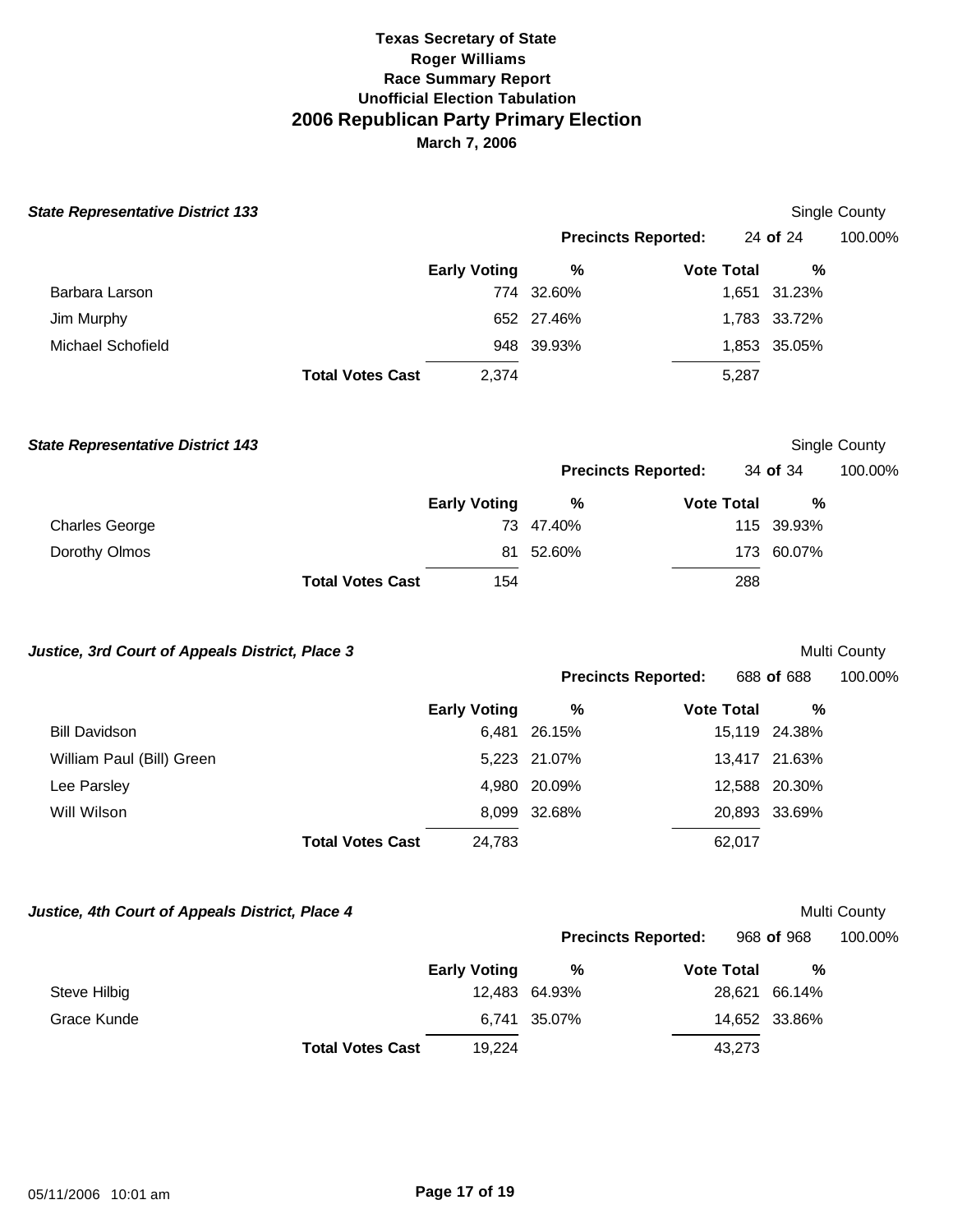| Justice, 6th Court of Appeals District, Place 2                        |                                       |                     |                                    |                   |                | Multi County |
|------------------------------------------------------------------------|---------------------------------------|---------------------|------------------------------------|-------------------|----------------|--------------|
|                                                                        |                                       |                     | <b>Precincts Reported:</b>         |                   | 350 of 350     | 100.00%      |
|                                                                        |                                       | <b>Early Voting</b> | $\%$                               | <b>Vote Total</b> | %              |              |
| M C Bruder                                                             |                                       | 647                 | 6.74%                              | 2,211             | 8.30%          |              |
| Andrew G. Khoury                                                       |                                       |                     | 4,001 41.69%                       |                   | 10,613 39.82%  |              |
| Bailey C. Moseley                                                      |                                       |                     | 4,949 51.57%                       |                   | 13,830 51.89%  |              |
|                                                                        | <b>Total Votes Cast</b>               | 9,597               |                                    | 26,654            |                |              |
| Justice, 7th Court of Appeals District, Place 3                        |                                       |                     |                                    |                   |                | Multi County |
|                                                                        |                                       |                     | <b>Precincts Reported:</b>         |                   | 440 of 440     | 100.00%      |
|                                                                        |                                       | <b>Early Voting</b> | %                                  | <b>Vote Total</b> | %              |              |
| Pat Pirtle                                                             |                                       |                     | 11,600 55.68%                      |                   | 27,913 55.65%  |              |
| Walt Weaver                                                            |                                       |                     | 9,232 44.32%                       |                   | 22,245 44.35%  |              |
|                                                                        | <b>Total Votes Cast</b>               | 20,832              |                                    | 50,158            |                |              |
| Prop 1 Proposes requirement of photo ID to vote in any Texas Election. |                                       |                     |                                    |                   |                |              |
| <b>Early Provisional Ballots: 40</b>                                   | <b>Total Provisional Ballots: 341</b> |                     | Precincts Reported: 7,994 of 7,994 |                   |                | 100.00%      |
|                                                                        |                                       | <b>Early Voting</b> | $\%$                               | <b>Vote Total</b> | %              |              |
| <b>IN FAVOR</b>                                                        |                                       | 235,802 88.33%      |                                    |                   | 592,980 87.65% |              |
| <b>AGAINST</b>                                                         |                                       |                     | 31,167 11.67%                      |                   | 83,549 12.35%  |              |
| Registered Voters: 12,722,671                                          | <b>Total Votes Cast</b>               | 266,969             | 2.10% Voting Early                 | 676,529           |                | 5.32% Voting |
| Prop 2 Prohibit takings of private property                            |                                       |                     |                                    |                   |                |              |
| <b>Early Provisional Ballots: 40</b>                                   | <b>Total Provisional Ballots: 341</b> |                     | <b>Precincts Reported:</b>         |                   | 7,994 of 7,994 | 100.00%      |
|                                                                        |                                       | <b>Early Voting</b> | $\%$                               | <b>Vote Total</b> | %              |              |
| <b>IN FAVOR</b>                                                        |                                       | 250,264 94.19%      |                                    | 635,348           | 94.09%         |              |
| <b>AGAINST</b>                                                         |                                       | 15,432              | 5.81%                              | 39,937            | 5.91%          |              |
| Registered Voters: 12,722,671                                          | <b>Total Votes Cast</b>               | 265,696             | 2.09% Voting Early                 | 675,285           |                | 5.31% Voting |